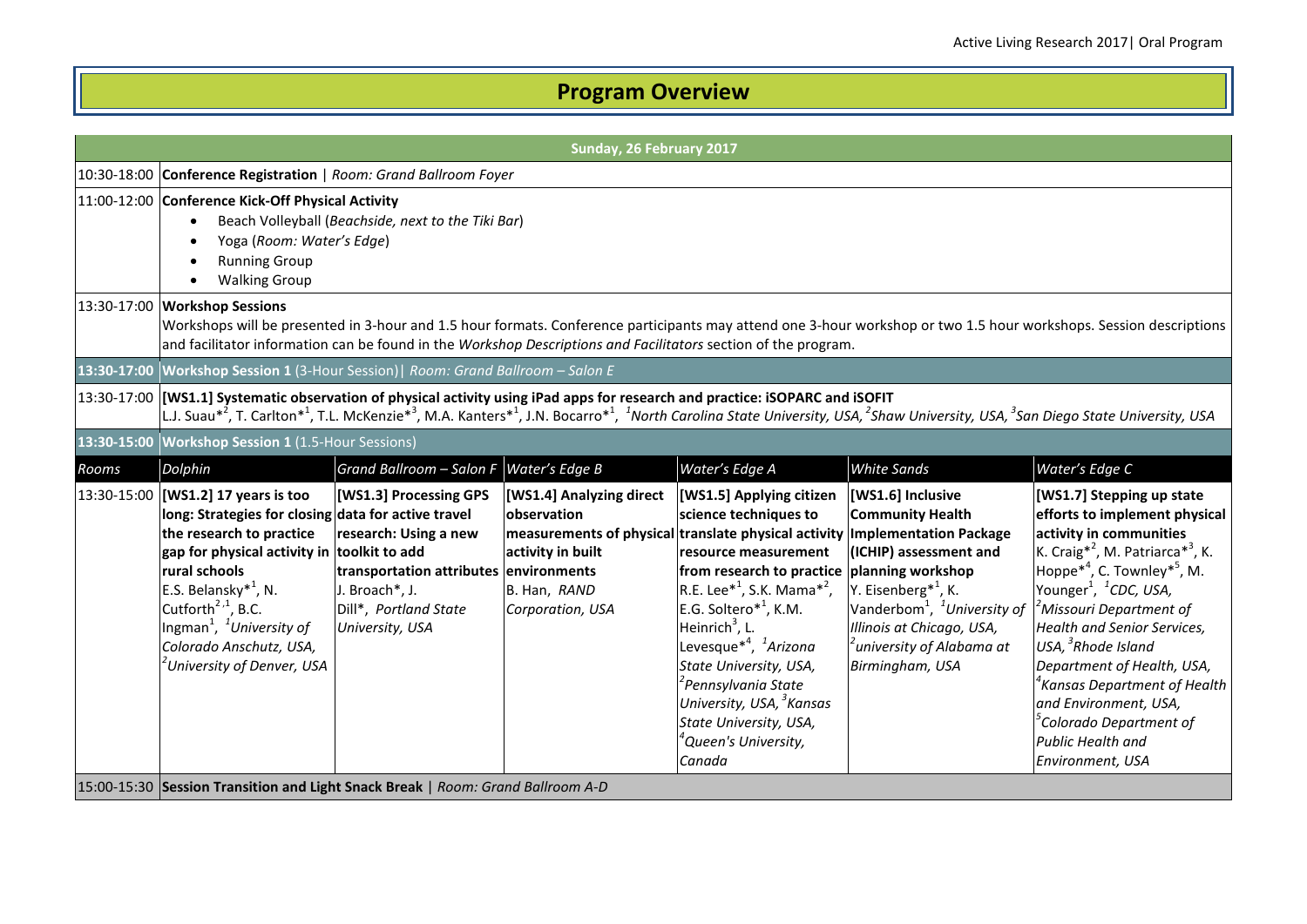|       | 15:30-17:00 Workshop Session 2 (1.5-Hour Sessions)                                                                                                                                                                                 |                                                                                                                                                                                                                                                                                                                                  |                                                                                                                                                                                                                                                                                 |                                                                                                                                                                                                                           |                                                                                                                                                                                                   |  |
|-------|------------------------------------------------------------------------------------------------------------------------------------------------------------------------------------------------------------------------------------|----------------------------------------------------------------------------------------------------------------------------------------------------------------------------------------------------------------------------------------------------------------------------------------------------------------------------------|---------------------------------------------------------------------------------------------------------------------------------------------------------------------------------------------------------------------------------------------------------------------------------|---------------------------------------------------------------------------------------------------------------------------------------------------------------------------------------------------------------------------|---------------------------------------------------------------------------------------------------------------------------------------------------------------------------------------------------|--|
| Rooms | <b>White Sands</b>                                                                                                                                                                                                                 | Water's Edge C                                                                                                                                                                                                                                                                                                                   | Water's Edge B                                                                                                                                                                                                                                                                  | Water's Edge A                                                                                                                                                                                                            | Grand Ballroom - Salon F                                                                                                                                                                          |  |
|       | 15:30-17:00 [WS2.1] Community<br>severance: The effects of<br>busy roads on local<br>communities and<br>lresidents<br>J.S. Mindell*, P.R. Anciaes,<br>J. Stockton, A.<br>Dhanani, UCL, UK                                          | [WS2.2] Telling the story [WS2.3] The art of<br>of active travel across the implementation: How<br>life span using body-worn partnership and<br>laccelerometer data<br>$M.H. Grand**^1, D.J.$<br>Maxwell $*^2$ , K.<br>Lyden <sup>*2</sup> , <sup>1</sup> University of<br>Salford, UK, <sup>2</sup> PAL<br>Technologies Ltd, UK | collaboration is advancing lead, and share walk<br>physical activity in out-of- audits for diverse<br>school time<br>D.W. Hatcher $*^1$ , S.<br>Sliwa <sup>2</sup> , <sup>1</sup> Alliance for a<br>Healthier Generation, USA, Asian American Children<br><sup>ʻ</sup> CDC, USA | [WS2.4] Turning<br>community members into planning-equity, healthy<br>advocates: How to tailor, eating and active living<br><b>communities</b><br>P. Dayleg*, N. Abesamis-<br>Mendoza, Coalition for<br>and Families, USA | [WS2.5] Objective tools for<br>M. Eichinger $*^2$ , P.<br>Miller <sup>*1</sup> , <sup>1</sup> Nemours Health<br>and Prevention Services,<br>USA, <sup>2</sup> Planning 4 Health<br>Solutions, USA |  |
|       | 17:00-19:00 Poster Session 1 and Welcome Reception   Room: Grand Ballroom A-D                                                                                                                                                      |                                                                                                                                                                                                                                                                                                                                  |                                                                                                                                                                                                                                                                                 |                                                                                                                                                                                                                           |                                                                                                                                                                                                   |  |
|       | The poster session and welcome reception will give presenters and attendees the opportunity to network and discuss the most recent active living research and<br>practice/policy work across a broad range of topics and settings. |                                                                                                                                                                                                                                                                                                                                  |                                                                                                                                                                                                                                                                                 |                                                                                                                                                                                                                           |                                                                                                                                                                                                   |  |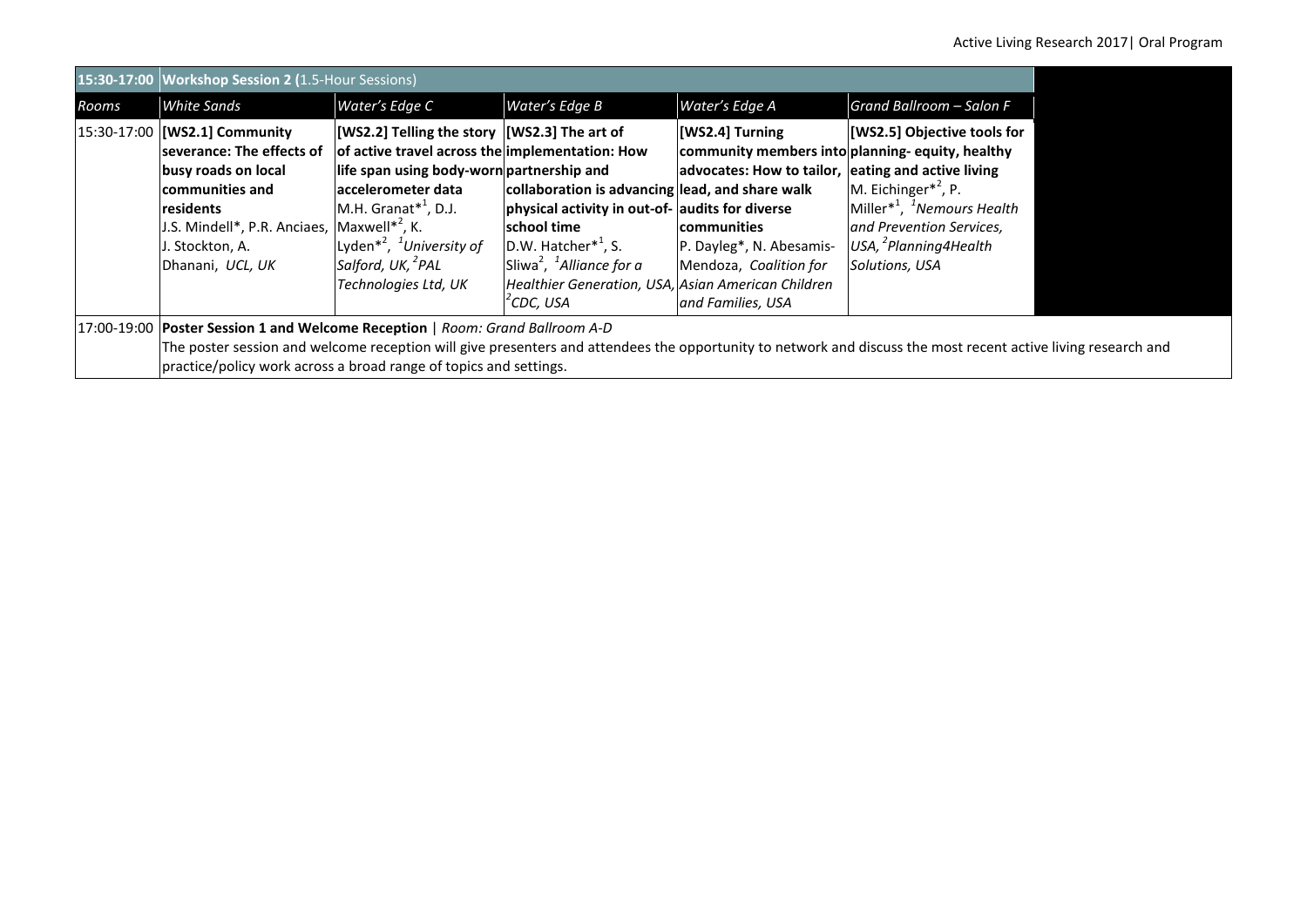|      | Monday, 27 February 2017                                                                                                                                                                                                                                                                                                                                                                                                                                                                                                                                                                                                                                                                                                                                                                                                                                                                                                                                                                                                                                                                                                                                                                                                                                                                                                                                                                                                                                                                                                                                                                                                                                                               |
|------|----------------------------------------------------------------------------------------------------------------------------------------------------------------------------------------------------------------------------------------------------------------------------------------------------------------------------------------------------------------------------------------------------------------------------------------------------------------------------------------------------------------------------------------------------------------------------------------------------------------------------------------------------------------------------------------------------------------------------------------------------------------------------------------------------------------------------------------------------------------------------------------------------------------------------------------------------------------------------------------------------------------------------------------------------------------------------------------------------------------------------------------------------------------------------------------------------------------------------------------------------------------------------------------------------------------------------------------------------------------------------------------------------------------------------------------------------------------------------------------------------------------------------------------------------------------------------------------------------------------------------------------------------------------------------------------|
|      | 07:00-08:45 Conference Registration   Room: Grand Ballroom Foyer                                                                                                                                                                                                                                                                                                                                                                                                                                                                                                                                                                                                                                                                                                                                                                                                                                                                                                                                                                                                                                                                                                                                                                                                                                                                                                                                                                                                                                                                                                                                                                                                                       |
|      | 07:00-08:30 Breakfast   Room: Outdoor Terrace (Weather Back-up: Water's Edge Ballroom) and Grand Ballroom Foyer (ALR101 Attendees)                                                                                                                                                                                                                                                                                                                                                                                                                                                                                                                                                                                                                                                                                                                                                                                                                                                                                                                                                                                                                                                                                                                                                                                                                                                                                                                                                                                                                                                                                                                                                     |
| Room | <b>Grand Ballroom E-G</b>                                                                                                                                                                                                                                                                                                                                                                                                                                                                                                                                                                                                                                                                                                                                                                                                                                                                                                                                                                                                                                                                                                                                                                                                                                                                                                                                                                                                                                                                                                                                                                                                                                                              |
|      | 07:45-08:45 Active Living Research 101   Room: Grand Ballroom E-G<br>James F. Sallis, Active Living Research, University of California, San Diego, USA<br>Andrew T. Kaczynski, University of South Carolina, USA<br>Active Living Research 101 is an <i>optional</i> session for those who are new to the field or are attending the conference for the first time. Speakers will provide an overview<br>of active living, basics of physical activity and health, use of ecological models, importance of environments and policy, and principles of transdisciplinary research.<br>Examples of studies related to the fields of planning, transportation, and parks and recreation will be highlighted.                                                                                                                                                                                                                                                                                                                                                                                                                                                                                                                                                                                                                                                                                                                                                                                                                                                                                                                                                                              |
|      | 08:45-09:00 Session Transition                                                                                                                                                                                                                                                                                                                                                                                                                                                                                                                                                                                                                                                                                                                                                                                                                                                                                                                                                                                                                                                                                                                                                                                                                                                                                                                                                                                                                                                                                                                                                                                                                                                         |
|      | 09:00-10:00 Conference Welcome and Opening Address   Room: Grand Ballroom E-G<br>Rodney Lyn, Georgia State University, Atlanta, USA<br>James F. Sallis, Active Living Research, University of California, San Diego, USA<br>Tina Kauh, Robert Wood Johnson Foundation, USA                                                                                                                                                                                                                                                                                                                                                                                                                                                                                                                                                                                                                                                                                                                                                                                                                                                                                                                                                                                                                                                                                                                                                                                                                                                                                                                                                                                                             |
|      | 10:00-10:30 Group Physical Activity Break   Room: Grand Ballroom E-G                                                                                                                                                                                                                                                                                                                                                                                                                                                                                                                                                                                                                                                                                                                                                                                                                                                                                                                                                                                                                                                                                                                                                                                                                                                                                                                                                                                                                                                                                                                                                                                                                   |
|      | 10:30-12:00 Livable communities for all ages: Creating environments for active and engaged living across the lifespan   Room: Grand Ballroom E-G<br>Keynote Speaker: Jana Lynott, AARP, Washington, DC, USA<br>Session Chair: Rodney Lyn, Georgia State University, Atlanta, USA<br>Profound demographic change in America implores us to create livable communities for all, regardless of age, ability, income, or other socio-demographic<br>characteristics. In her keynote address, Jana Lynott will share how AARP, with a membership of more than 37 million people age 50 and older, is helping to build a<br>culture of health and wellness in communities around the country. AARP supports people's fundamental desire for personal fulfillment and community connectedness<br>by positively influencing the shape of our communities—both the built and social environments. Jana will draw from exemplar communities across the United States<br>that are tackling issues of livability and fostering healthy, active, and engaged lifestyles. And she will share AARP's powerful analysis and communications tool, the<br>Livability Index, to show how we can measure what matters and communicate essential information about a community to local decision-makers and the general public.<br>By keeping a focus on finding ways to enable and promote active living across the lifespan, other pieces of the livability puzzle begin to fall into place. Residents will be<br>healthier, the economy will positively respond, and you'll be on your way to creating your most livable community where residents' wish to grow up and thrive across<br>their lifespan. |
|      | 12:00-13:30  Lunch   Room: Outdoor Terrace (Weather Back-up: Water's Edge Ballroom)                                                                                                                                                                                                                                                                                                                                                                                                                                                                                                                                                                                                                                                                                                                                                                                                                                                                                                                                                                                                                                                                                                                                                                                                                                                                                                                                                                                                                                                                                                                                                                                                    |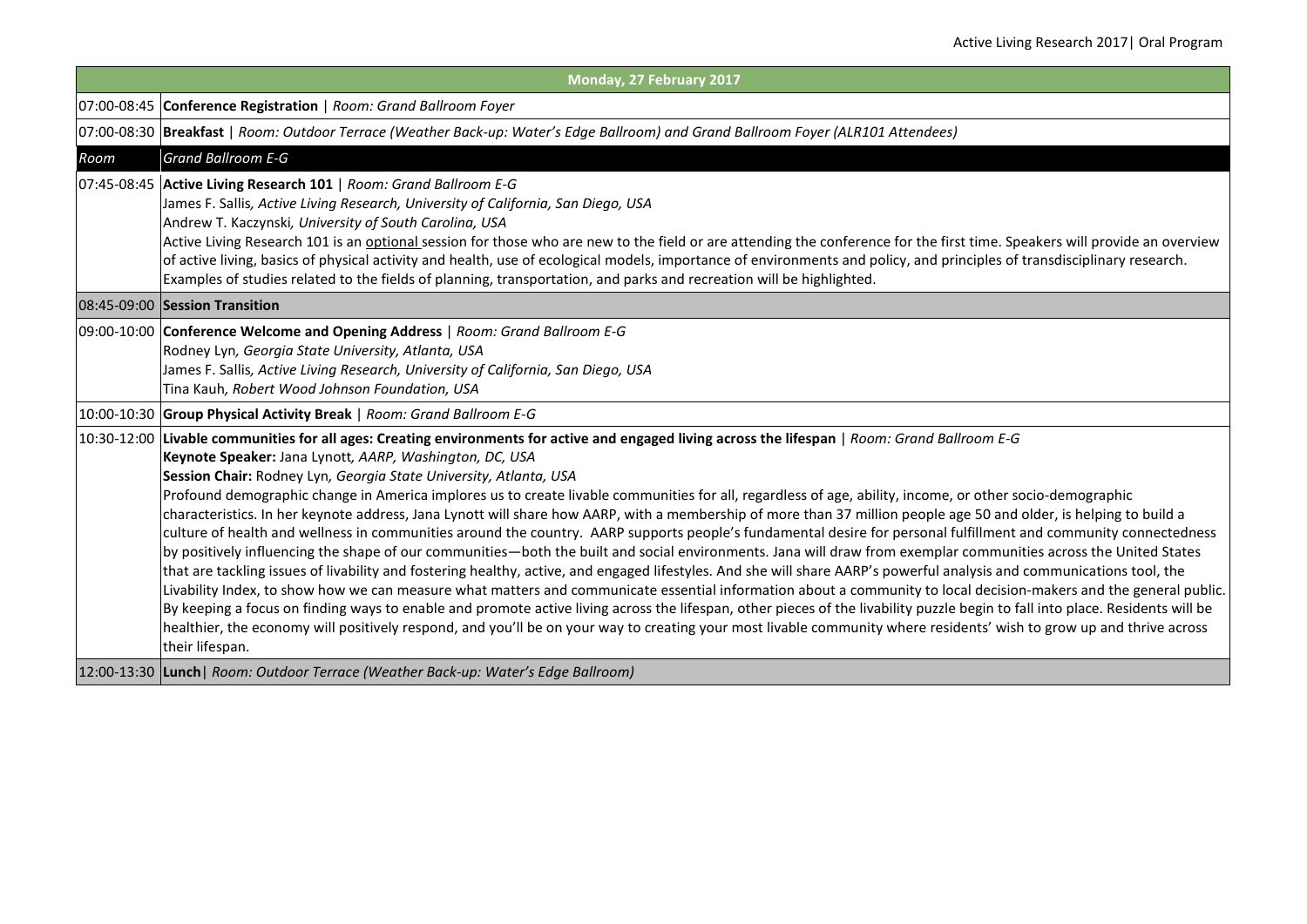12:15-13:15 **Special Lunch Session: Voices for Healthy Kids** |*Room: Grand Ballroom E-G (A lunch buffet will be available in the ballroom foyer)*



This presentation provides an overview of Voices for Healthy Kids policy and advocacy efforts across the country to help kids increase their physical activity, emphasizing on the policy campaigns underway that will have an impact on the school and community environments. During this session, the presenters will present where Voices for Healthy Kids has seen success, highlighting several successful campaigns that will have lasting, positive health impact on the populations within the state and/or community. The presenters will also share the latest campaign successes and challenges that coalitions are experiencing within their ongoing campaigns. Examples will include ways in which campaign coalition leaders are further diversifying membership and building equity approaches into their strategies, while building lasting relationships with community leaders and key decision makers; where campaigns have experienced significant opposition and how they have managed to overcome; and where campaigns have been able to create connections with other stakeholders who are not working within the children's healthy weight focus area. This session will also highlight the ways in which Voices for Healthy Kids has been able to use research and science to build new tools, resources and approaches towards technical assistance which lead toward more sustainable campaigns, coalitions, and capacity. In addition, presenters will highlight the way the national coalitions and organizations play a critical role of supporting the overall movement. Finally, Voices for Healthy Kids will present the overall landscape moving forward. During this portion, the presenters will highlight where momentum has been built and how the advocates on the ground are exploring ways to branch out into new policy opportunities, both within the physical activity space as well as the healthy eating.

## **Speakers:**

• *Jill Birnbaum, Vice President, State Advocacy and Public Health, American Heart Association, USA*

- *Carter Headrick, Director, State and Local Obesity Policy Initiatives, American Heart Association, USA*
- *Tim Vaske, Regional Campaign Manager, American Heart Association, USA*

| Rooms | <b>Grand Ballroom E</b>                                                                                                                                                                                                                                                                                                                                                                                                                        | <b>Grand Ballroom F</b>                                                                                                                                                                                                                      | <b>Grand Ballroom G</b>                                                                                                                                                                                                                                                                                                                   |
|-------|------------------------------------------------------------------------------------------------------------------------------------------------------------------------------------------------------------------------------------------------------------------------------------------------------------------------------------------------------------------------------------------------------------------------------------------------|----------------------------------------------------------------------------------------------------------------------------------------------------------------------------------------------------------------------------------------------|-------------------------------------------------------------------------------------------------------------------------------------------------------------------------------------------------------------------------------------------------------------------------------------------------------------------------------------------|
|       | 13:30-15:00 Session 1: Creating Safe Streets for All People<br>Session Chair: Aaron Hipp, North Carolina State University, Session Chair: Semra Aytur, University of New<br>USA                                                                                                                                                                                                                                                                | <b>Session 2: Policy to Promote Active Living</b><br>Hampshire, USA                                                                                                                                                                          | Session 3: Neighborhood Social Environment and<br><b>Physical Activity</b><br>Session Chair: Jay Maddock, Texas A&M University,<br>USA                                                                                                                                                                                                    |
|       | 13:30-13:50 [[O1.01] Bicycle paths and their distribution by socio<br>economic status in Bogotá: Is there equity?<br>D.C. Parra <sup>*1</sup> , L.F. Gomez <sup>2</sup> , J.D. Pinzon <sup>3</sup> , R.C.<br>Brownson <sup>1</sup> , <sup>1</sup> Washington University in St. Louis, USA,<br><sup>2</sup> Pontificia Universidad Javeriana, Colombia, <sup>3</sup> Universidad<br>Jorge Tadeo Lozano, Colombia<br><b>Focus Area: Research</b> | [O2.01] School policies and practices related to<br>school-day physical activity in 5th and 7th graders<br>K.L. McIver*, M. Dowda, R. Saunders, R.R.<br>Pate, University of South Carolina, USA<br><b>Focus Area: Research</b>               | [O3.01] Do social cohesion and social interaction<br>moderate built environment associations with<br> walking?<br>G. Luhr <sup>1</sup> , A. Adkins <sup>*2</sup> , J. Dill <sup>1</sup> , M. Neal <sup>1</sup> , <sup>1</sup> Portland State<br>University, USA, <sup>2</sup> University of Arizona, USA<br>l <b>Focus Area:</b> Research |
|       | 13:50-14:10 [O1.02] Using Google Street View to measure the<br>implementation of local land use policies<br>S. Slater <sup>*1</sup> , P. Needham <sup>2</sup> , J. Leider <sup>1</sup> , E. Thrun <sup>1</sup> , J.<br>Chriqui <sup>1</sup> , <sup>1</sup> University of Illinois at Chicago, USA, <sup>2</sup> Active<br>Transportation Alliance, USA<br><b>Focus Area: Research</b>                                                          | [O2.02] Environmental and policy interventions in<br>ltribal communities: A review of current studies in<br>Oklahoma and recommendations for practice<br>V.J. Blue Bird Jernigan, University of Oklahoma, USA<br><b>Focus Area: Research</b> | [O3.02] How did it happen? Exploring mechanisms<br>for behavior changes toward active lifestyles after<br>moving into a walkable community<br>X. Zhu*, C. Yu, C. Lee, Z. Lu, Texas A&M University,<br>USA<br><b>Focus Area: Research</b>                                                                                                  |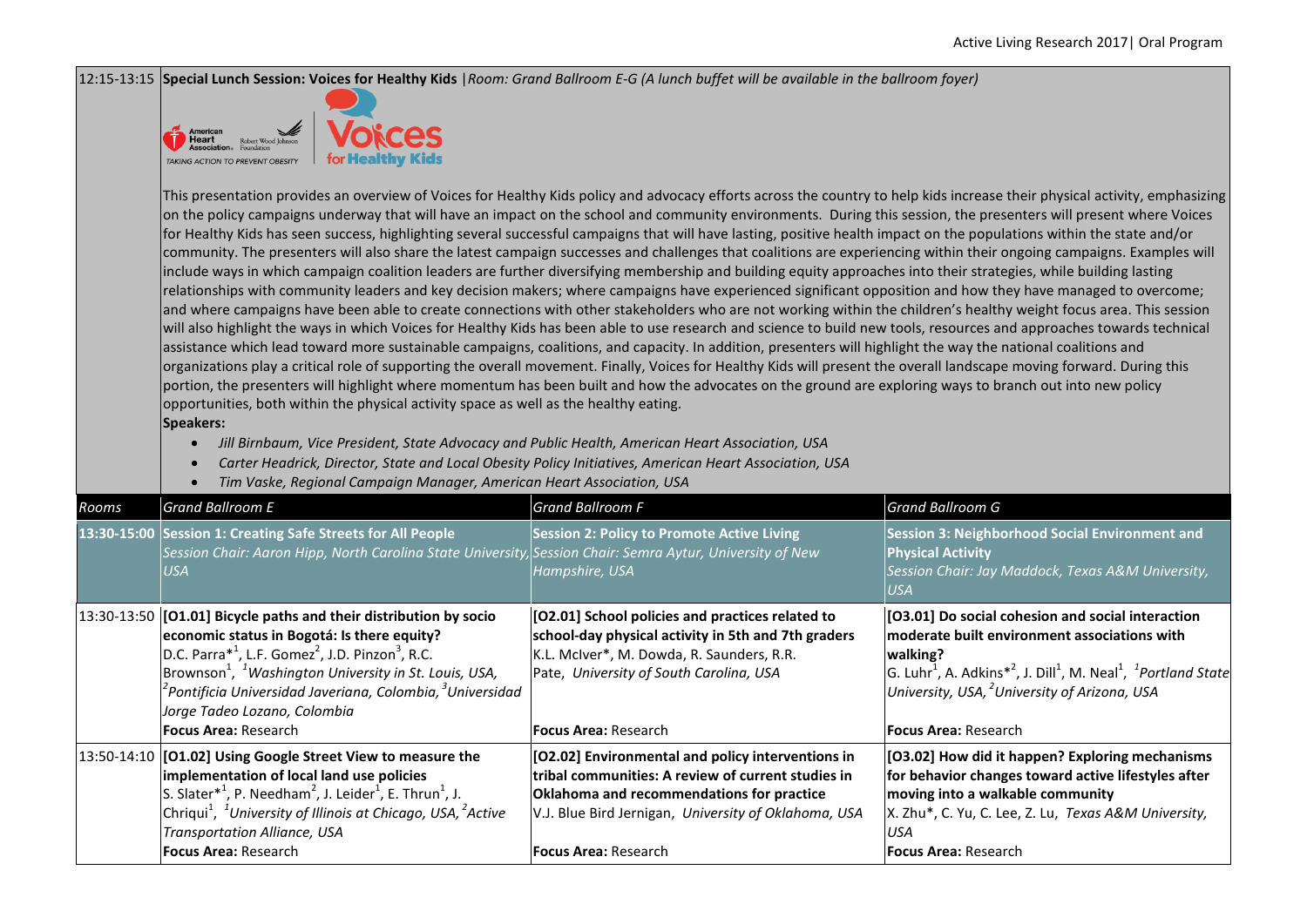|                        | 14:10-14:30 [O1.03] Not so complete: Stakeholder experiences with<br>implementing complete streets policies<br>J.F. Chriqui*, E. Thrun, M. Perks, University of Illinois at<br>Chicago, USA<br>Focus Area: Research                                                                                                                                                                                                 | [O2.03] Commit to health: Policies and standards<br>targeting increased physical activity during out-of-<br>school times produce results<br>D. Hollar <sup>*2</sup> , A. Colman <sup>1</sup> , K. May <sup>1</sup> , <sup>1</sup> National Recreation<br>and Park Association, USA, ${}^{2}$ Healthy Networks Design<br>and Research, USA<br>Focus Area: Practice/Policy                                                                                                                                                                                                                                                                                                                                                                                                                                | [O3.03] Neighbourhood social cohesion and<br>perceived lack of safety are linked to changes in<br>body composition in a longitudinal cohort of urban-<br>dwelling South Africans, from a low-income<br>community: STOP-SA<br>E.V. Lambert $*^1$ , J. Kroff <sup>1</sup> , K. Okop <sup>2</sup> , A. Luke <sup>3</sup> , T.<br>Puoane <sup>2</sup> , O. Alaba <sup>1</sup> , R.V.H. Dover <sup>4</sup> , N.S.<br>Levitt $^1$ , $\ ^1$ University of Cape Town, South Africa,<br>$^2$ University of the Western Cape, South Africa, $^3$ Loyola<br>University, USA, <sup>4</sup> Universidad of Antioquia, Colombia<br>Focus Area: Research |  |  |
|------------------------|---------------------------------------------------------------------------------------------------------------------------------------------------------------------------------------------------------------------------------------------------------------------------------------------------------------------------------------------------------------------------------------------------------------------|---------------------------------------------------------------------------------------------------------------------------------------------------------------------------------------------------------------------------------------------------------------------------------------------------------------------------------------------------------------------------------------------------------------------------------------------------------------------------------------------------------------------------------------------------------------------------------------------------------------------------------------------------------------------------------------------------------------------------------------------------------------------------------------------------------|-------------------------------------------------------------------------------------------------------------------------------------------------------------------------------------------------------------------------------------------------------------------------------------------------------------------------------------------------------------------------------------------------------------------------------------------------------------------------------------------------------------------------------------------------------------------------------------------------------------------------------------------|--|--|
|                        | 14:30-14:50 [O1.04] Extent of changes in pedestrian and bicyclist<br>attitudes and behaviors directly after a Complete Streets translating the evidence on the built environment to<br>project in Florida<br>A.B. Lester <sup>*1</sup> , J. Bond <sup>1</sup> , S. Benson <sup>2</sup> , <sup>1</sup> University of South<br>Florida, USA, <sup>2</sup> Florida Department of Transportation<br>District Seven, USA | [O2.04] Identifying mechanisms and strategies for<br>inform policy and planning changes and promote<br>physical activity<br>G.S. Fazli <sup>*1,4</sup> , M.I. Creatore <sup>1,2</sup> , F.I. Matheson <sup>1,2</sup> , S.<br>Guilcher <sup>1,3</sup> , V. Kaufman-Shriqui <sup>1,6</sup> , H. Manson <sup>2,7</sup> , A.<br>Johns <sup>1</sup> , G.L. Booth <sup>1,4</sup> , <sup>1</sup> Center for Urban Health<br>Solutions, Canada, <sup>2</sup> Dalla Lana School of Public Health,<br>Canada, <sup>3</sup> Leslie Dan Faculty of Pharmacy, Canada,<br>$^4$ Institute of Health Policy Management and Evaluation,<br>Canada, <sup>5</sup> Institute for Clinical Evaluative Sciences,<br>Canada, <sup>6</sup> Braun School of Public Health, Canada, <sup>7</sup> Public<br>Health Ontario, Canada | [O3.04] Sumter County on the Move!: Evaluation of a<br>walking group intervention to promote physical<br>activity within existing social networks<br>M. Forthofer <sup>*1,2</sup> , S. Wilcox <sup>2</sup> , D. Kinnard <sup>2</sup> , B. Hutto <sup>2</sup> , P.<br>Sharpe <sup>2</sup> , <sup>1</sup> University of North Carolina Charlotte, USA,<br><sup>2</sup> University of South Carolina, USA                                                                                                                                                                                                                                    |  |  |
|                        | Focus Area: Research                                                                                                                                                                                                                                                                                                                                                                                                | <b>Focus Area: Research</b>                                                                                                                                                                                                                                                                                                                                                                                                                                                                                                                                                                                                                                                                                                                                                                             | <b>Focus Area: Research</b>                                                                                                                                                                                                                                                                                                                                                                                                                                                                                                                                                                                                               |  |  |
| 14:50-15:00 Discussion |                                                                                                                                                                                                                                                                                                                                                                                                                     | <b>Discussion</b>                                                                                                                                                                                                                                                                                                                                                                                                                                                                                                                                                                                                                                                                                                                                                                                       | <b>Discussion</b>                                                                                                                                                                                                                                                                                                                                                                                                                                                                                                                                                                                                                         |  |  |
|                        | 15:00-17:00 Poster Session 2   Room: Grand Ballroom A-D<br>The poster session will give presenters and attendees the opportunity to network and discuss the most recent active living research and practice/policy work across a<br>broad range of topics and settings.                                                                                                                                             |                                                                                                                                                                                                                                                                                                                                                                                                                                                                                                                                                                                                                                                                                                                                                                                                         |                                                                                                                                                                                                                                                                                                                                                                                                                                                                                                                                                                                                                                           |  |  |
|                        | 17:00-18:30 Evening Activity: Dance it Yourself (DIY)   Room: Grand Ballroom E-G<br>A lively, home grown dance party featuring some of our own multi-talented colleagues. Conference attendees are encouraged to sign up through the registration form<br>to lead the group in one or two of your favorite dances. All levels welcome!                                                                              |                                                                                                                                                                                                                                                                                                                                                                                                                                                                                                                                                                                                                                                                                                                                                                                                         |                                                                                                                                                                                                                                                                                                                                                                                                                                                                                                                                                                                                                                           |  |  |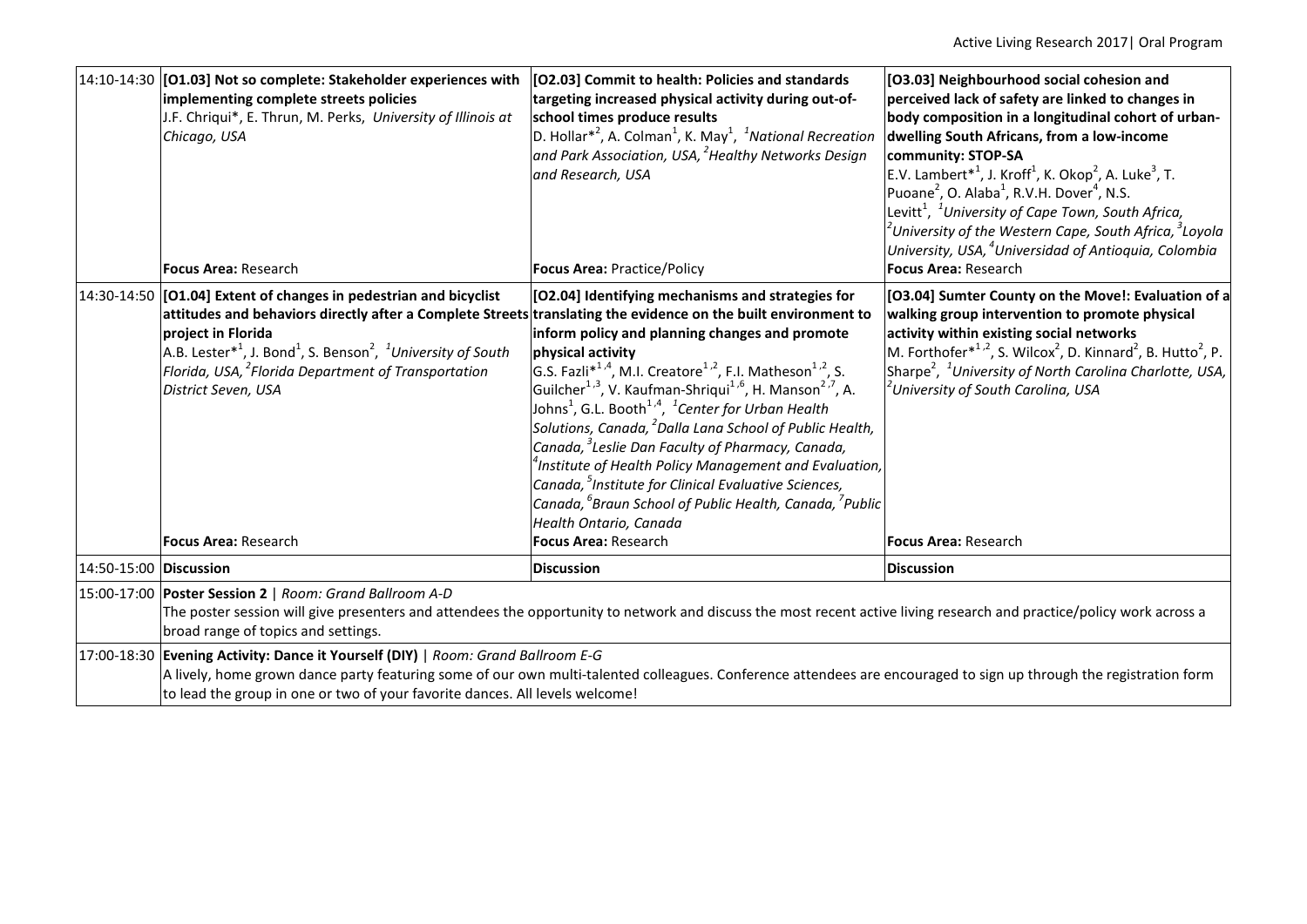|             |                                                                                                                                                                                                                                                                                                                                                                                                                                                                                                                                                                                                                                                                                                                                                                                                                                                                                                                                                                                                                                                                                                                                                                                                                                                                                                                                                                                          | Tuesday, 28 February 2017                                                                                                                                                                                                                                                                                                                                                                                                                                                                                                                                                                          |                                                                                                                                                                                                                                                                                                                |  |  |
|-------------|------------------------------------------------------------------------------------------------------------------------------------------------------------------------------------------------------------------------------------------------------------------------------------------------------------------------------------------------------------------------------------------------------------------------------------------------------------------------------------------------------------------------------------------------------------------------------------------------------------------------------------------------------------------------------------------------------------------------------------------------------------------------------------------------------------------------------------------------------------------------------------------------------------------------------------------------------------------------------------------------------------------------------------------------------------------------------------------------------------------------------------------------------------------------------------------------------------------------------------------------------------------------------------------------------------------------------------------------------------------------------------------|----------------------------------------------------------------------------------------------------------------------------------------------------------------------------------------------------------------------------------------------------------------------------------------------------------------------------------------------------------------------------------------------------------------------------------------------------------------------------------------------------------------------------------------------------------------------------------------------------|----------------------------------------------------------------------------------------------------------------------------------------------------------------------------------------------------------------------------------------------------------------------------------------------------------------|--|--|
| 07:00-08:30 | Conference Registration   Room: Grand Ballroom Foyer                                                                                                                                                                                                                                                                                                                                                                                                                                                                                                                                                                                                                                                                                                                                                                                                                                                                                                                                                                                                                                                                                                                                                                                                                                                                                                                                     |                                                                                                                                                                                                                                                                                                                                                                                                                                                                                                                                                                                                    |                                                                                                                                                                                                                                                                                                                |  |  |
| 07:00-08:30 | Breakfast   Room: Outdoor Terrace (Weather Back-up: Water's Edge Ballroom)                                                                                                                                                                                                                                                                                                                                                                                                                                                                                                                                                                                                                                                                                                                                                                                                                                                                                                                                                                                                                                                                                                                                                                                                                                                                                                               |                                                                                                                                                                                                                                                                                                                                                                                                                                                                                                                                                                                                    |                                                                                                                                                                                                                                                                                                                |  |  |
| 08:30-09:00 | Morning Announcements: Vendor Presentations and Poster Awards   Room: Grand Ballroom E-G                                                                                                                                                                                                                                                                                                                                                                                                                                                                                                                                                                                                                                                                                                                                                                                                                                                                                                                                                                                                                                                                                                                                                                                                                                                                                                 |                                                                                                                                                                                                                                                                                                                                                                                                                                                                                                                                                                                                    |                                                                                                                                                                                                                                                                                                                |  |  |
| 09:00-10:30 | Implementation of practice and policy solutions   Room: Grand Ballroom E-G<br><b>Panel Speakers:</b><br>Deputy Commissioner Adetokunbo 'Toks' Omishakin, Tennessee Department of Transportation, USA<br>Councillor Kristyn Wong-Tam, City of Toronto, Canada<br>Otis Johnson, Former Mayor of Savannah, GA, USA<br><b>Panel Chair:</b><br>Rodney Lyn, Georgia State University, Atlanta, USA<br>$\bullet$<br>Local and state officials can be instrumental in promoting the development of environments that support physical activity. This panel includes three individuals who<br>have been champions for active living in their local communities and jurisdictions. Deputy Commissioner Omishakin will discuss his experiences working with<br>communities across the state of Tennessee to plan and develop transportation infrastructures that promote healthy living. Councilor Wong-Tam will share her successes<br>in advocating for parks and green public spaces, sustainable living, and environmental health in the City of Toronto, Canada. Dr. Johnson will share his experiences<br>prioritizing health and physical activity while serving as Mayor of the City of Savannah, Georgia. The accomplishments and lessons learned from these panelists will<br>inform conference participants in their efforts to engage and partner with elected and appointed officials. |                                                                                                                                                                                                                                                                                                                                                                                                                                                                                                                                                                                                    |                                                                                                                                                                                                                                                                                                                |  |  |
|             | 10:30-11:00 Session Transition                                                                                                                                                                                                                                                                                                                                                                                                                                                                                                                                                                                                                                                                                                                                                                                                                                                                                                                                                                                                                                                                                                                                                                                                                                                                                                                                                           |                                                                                                                                                                                                                                                                                                                                                                                                                                                                                                                                                                                                    |                                                                                                                                                                                                                                                                                                                |  |  |
| Rooms       | <b>Grand Ballroom E</b>                                                                                                                                                                                                                                                                                                                                                                                                                                                                                                                                                                                                                                                                                                                                                                                                                                                                                                                                                                                                                                                                                                                                                                                                                                                                                                                                                                  | <b>Grand Ballroom F</b>                                                                                                                                                                                                                                                                                                                                                                                                                                                                                                                                                                            | <b>Grand Ballroom G</b>                                                                                                                                                                                                                                                                                        |  |  |
| 11:00-12:30 | Session 4: Creating a Culture of Health for all Children<br>Session Chair: Diana C. Parra Perez, Washington<br>University School of Medicine in St. Louis, USA                                                                                                                                                                                                                                                                                                                                                                                                                                                                                                                                                                                                                                                                                                                                                                                                                                                                                                                                                                                                                                                                                                                                                                                                                           | <b>Session 5: Physical Education and Activity in Schools</b><br>Session Chair: Jean Wiecha, RTI International, USA                                                                                                                                                                                                                                                                                                                                                                                                                                                                                 | <b>Session 6: Impact of Street Design on Communities</b><br>Session Chair: Arlie Adkins, University of Arizona, USA                                                                                                                                                                                            |  |  |
| 11:00-11:20 | [04.01] Voices for healthy kids - Creating momentum<br>across the country<br>J. Birnbaum*, C. Headrick, T. Vaske, American Heart<br>Association, USA<br><b>Focus Area: Practice/Policy</b>                                                                                                                                                                                                                                                                                                                                                                                                                                                                                                                                                                                                                                                                                                                                                                                                                                                                                                                                                                                                                                                                                                                                                                                               | [O5.01] Improving the quality of physical education in [O6.01] Re-designing our streets as active<br>low-income rural schools: Lessons learned from the<br>physical education academy<br>N. Cutforth <sup>*1</sup> , E.S. Belansky <sup>2</sup> , B.D. Kern <sup>3</sup> , S. Scarboro <sup>2</sup> ,<br>N. Smith <sup>4</sup> , <sup>1</sup> University of Denver, USA, <sup>2</sup> Universisty of<br>Colorado, USA, <sup>3</sup> University of Louisiana, Lafayette, USA, USA, <sup>4</sup> Kent State University, USA<br><sup>4</sup> California State University, USA<br>Focus Area: Research | transportation corridors<br>B. Clint <sup>*1</sup> , J. VanSickle <sup>2</sup> , A. Thornton <sup>3</sup> , T.<br>Schwarz <sup>4</sup> , <sup>1</sup> YMCA of Greater Cleveland, USA, <sup>2</sup> Bike<br>Cleveland, USA, <sup>3</sup> Case Western Reserve University,<br><b>Focus Area: Practice/Policy</b> |  |  |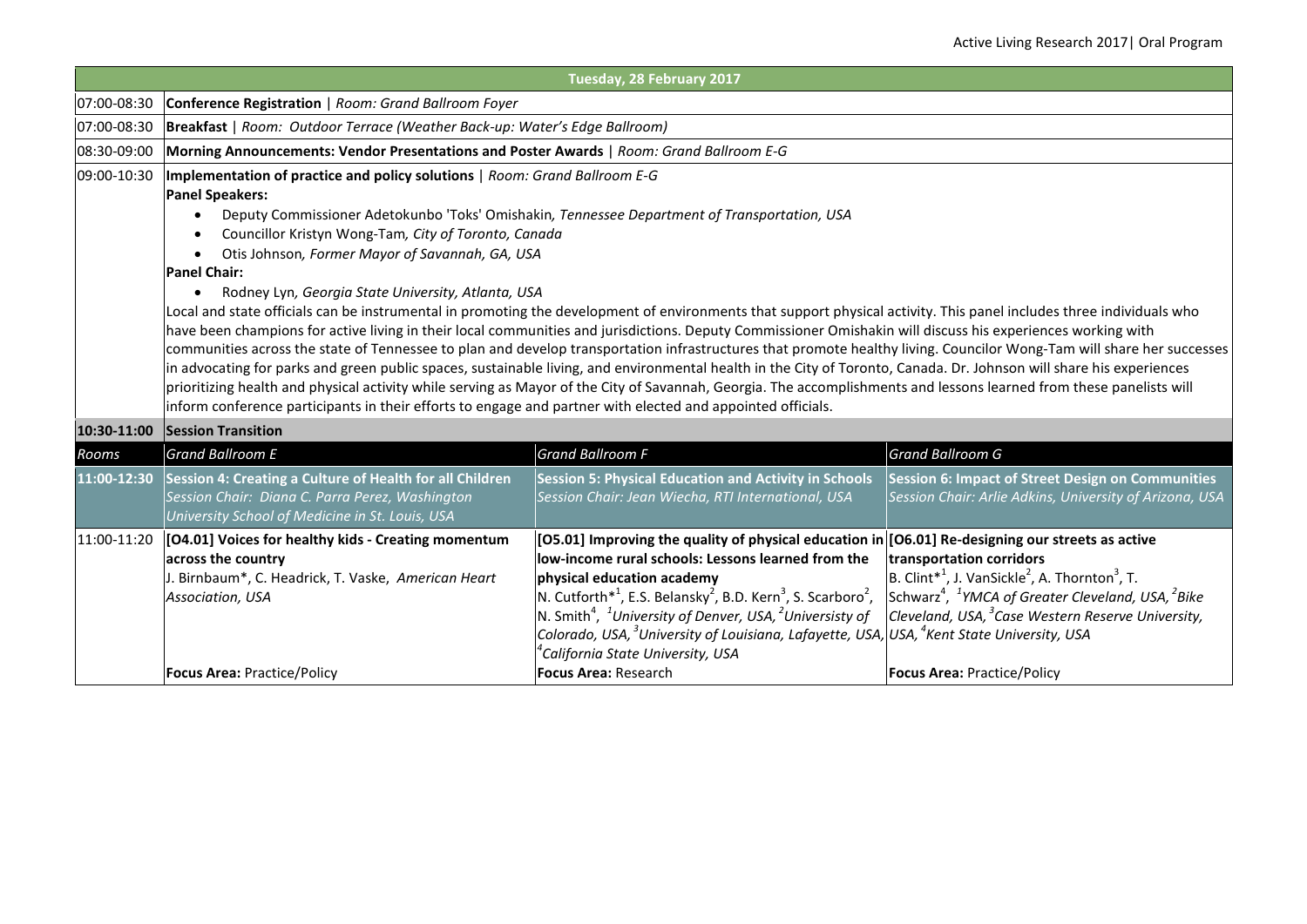| 11:20-11:40 | [04.02] Physical activity of Mexican-heritage children<br>during the summer and school-year: The role of<br>parenting strategies<br>M.E. McClendon <sup>*1</sup> , M.R. Umstattd Meyer <sup>1</sup> , K.R. Ylitalo <sup>1</sup> ,<br>J.R. Sharkey <sup>2</sup> , C. Bridges <sup>1</sup> , <sup>1</sup> Baylor University, USA, <sup>2</sup> Texas<br>A&M University, USA                                         | [O5.02] Disparities in physical activity and education<br>in NYC Schools: A district-wide assessment of South<br>Bronx elementary school physical activity and<br>education<br>E.P. Oppenheimer*, E. Rodgers, C. Ruddock, Bronx<br>Health REACH/The Institute for Family Health, USA                                                                                                                 | [O6.03] Designing for "life between buildings":<br>modeling the relationship between streetscape<br>qualities and pedestrian activity in Glasgow, Scotland<br>J.A. Maxwell* <sup>1,2</sup> , S. Porta <sup>2</sup> , O. Romice <sup>2</sup> , D. Rowe <sup>2</sup> , R.<br>Ewing <sup>3</sup> , <sup>1</sup> Gonzaga University, USA, <sup>2</sup> University of<br>Strathclyde, UK, <sup>3</sup> University of Utah, USA<br><b>Focus Area: Research</b> |  |  |
|-------------|-------------------------------------------------------------------------------------------------------------------------------------------------------------------------------------------------------------------------------------------------------------------------------------------------------------------------------------------------------------------------------------------------------------------|------------------------------------------------------------------------------------------------------------------------------------------------------------------------------------------------------------------------------------------------------------------------------------------------------------------------------------------------------------------------------------------------------|----------------------------------------------------------------------------------------------------------------------------------------------------------------------------------------------------------------------------------------------------------------------------------------------------------------------------------------------------------------------------------------------------------------------------------------------------------|--|--|
|             | Focus Area: Research                                                                                                                                                                                                                                                                                                                                                                                              | <b>Focus Area: Research</b>                                                                                                                                                                                                                                                                                                                                                                          |                                                                                                                                                                                                                                                                                                                                                                                                                                                          |  |  |
| 11:40-12:00 | [04.03] Indigenous evaluation approach and children's<br>healthy weight<br>R. Goldtooth*, O. Roanhorse, Notah Begay III Foundation, J.F. Chriqui* <sup>1</sup> , J. Leider <sup>1</sup> , E.M. Piekarz <sup>1</sup> , L. Turner <sup>2</sup> , F.<br><b>USA</b>                                                                                                                                                   | [O5.03] "Waiving" goodbye to physical education<br>requirements<br>Perna <sup>3</sup> , S. Michael <sup>4</sup> , <sup>1</sup> University of Illinois at Chicago,<br>USA, <sup>2</sup> Boise State University, USA, <sup>3</sup> National Cancer<br>Institute, USA, <sup>4</sup> Centers for Disease Control and<br>Prevention, USA                                                                  | [O6.04] Development of a suite of tools to assess the<br>effects of busy roads on local residents<br>J.S. Mindell*, P.R. Anciaes, A. Dhanani, J. Stockton, P.<br>Jones, M. Haklay, N. Groce, S. Scholes, L.<br>Vaughan, UCL, UK                                                                                                                                                                                                                          |  |  |
|             | <b>Focus Area: Practice/Policy</b>                                                                                                                                                                                                                                                                                                                                                                                | <b>Focus Area: Research</b>                                                                                                                                                                                                                                                                                                                                                                          | <b>Focus Area: Research</b>                                                                                                                                                                                                                                                                                                                                                                                                                              |  |  |
| 12:00-12:20 | [[O4.04] Why do girls' attitudes about bicycling decline as [[O5.04] Standards-based physical education in<br>they get older?<br>J. Dill, Portland State University, USA                                                                                                                                                                                                                                          | schools: The role of state laws<br>F. Perna <sup>*1</sup> , J. Leider <sup>2</sup> , L. Turner <sup>3</sup> , E.M. Piekarz <sup>2</sup> , S.<br>Michael <sup>4</sup> , J.F. Chriqui <sup>2</sup> , <sup>1</sup> National Cancer Institute, USA,<br>$^2$ University of Illinois at Chicago, USA, $^3$ Boise State<br>University, USA, <sup>4</sup> Centers for Disease Control and<br>Prevention, USA | <b>Panel Discussion</b><br>Due to a last-minute cancellation, this session will<br>include an extended discussion about the Impact of<br><b>Street Design on Communities.</b>                                                                                                                                                                                                                                                                            |  |  |
|             | <b>Focus Area: Research</b>                                                                                                                                                                                                                                                                                                                                                                                       | <b>Focus Area: Research</b>                                                                                                                                                                                                                                                                                                                                                                          |                                                                                                                                                                                                                                                                                                                                                                                                                                                          |  |  |
| 12:20-12:30 | Discussion                                                                                                                                                                                                                                                                                                                                                                                                        | <b>Discussion</b>                                                                                                                                                                                                                                                                                                                                                                                    | <b>Discussion</b>                                                                                                                                                                                                                                                                                                                                                                                                                                        |  |  |
| 12:30-14:00 | Lunch   Room: Outdoor Terrace (Weather Back-up: Water's Edge Ballroom)<br><b>NTERNATIONAL</b>                                                                                                                                                                                                                                                                                                                     |                                                                                                                                                                                                                                                                                                                                                                                                      |                                                                                                                                                                                                                                                                                                                                                                                                                                                          |  |  |
| 12:30-14:00 | Lunch Roundtable Discussions   Room: Outdoor Terrace (Weather Back-up: Water's Edge Ballroom)<br>Selected tables will feature a roundtable host who will facilitate a discussion around a chosen topic, giving attendees the opportunity to interact, exchange ideas, and<br>discuss potential synergies. Attendees are not required to pre-register for a topic and are free to choose a table during the event. |                                                                                                                                                                                                                                                                                                                                                                                                      |                                                                                                                                                                                                                                                                                                                                                                                                                                                          |  |  |
|             | Table1: Physical activity in the academic classroom<br>S. Vazou, Iowa State University, USA                                                                                                                                                                                                                                                                                                                       |                                                                                                                                                                                                                                                                                                                                                                                                      |                                                                                                                                                                                                                                                                                                                                                                                                                                                          |  |  |
|             | <b>Table2: School wellness</b><br>L. Turner, E. Hager, H. Lane, Boise State University, USA                                                                                                                                                                                                                                                                                                                       |                                                                                                                                                                                                                                                                                                                                                                                                      |                                                                                                                                                                                                                                                                                                                                                                                                                                                          |  |  |
|             | Table3: Qualitative Research on Physical Activity<br>H. Thompson, UC Berkeley, USA                                                                                                                                                                                                                                                                                                                                |                                                                                                                                                                                                                                                                                                                                                                                                      |                                                                                                                                                                                                                                                                                                                                                                                                                                                          |  |  |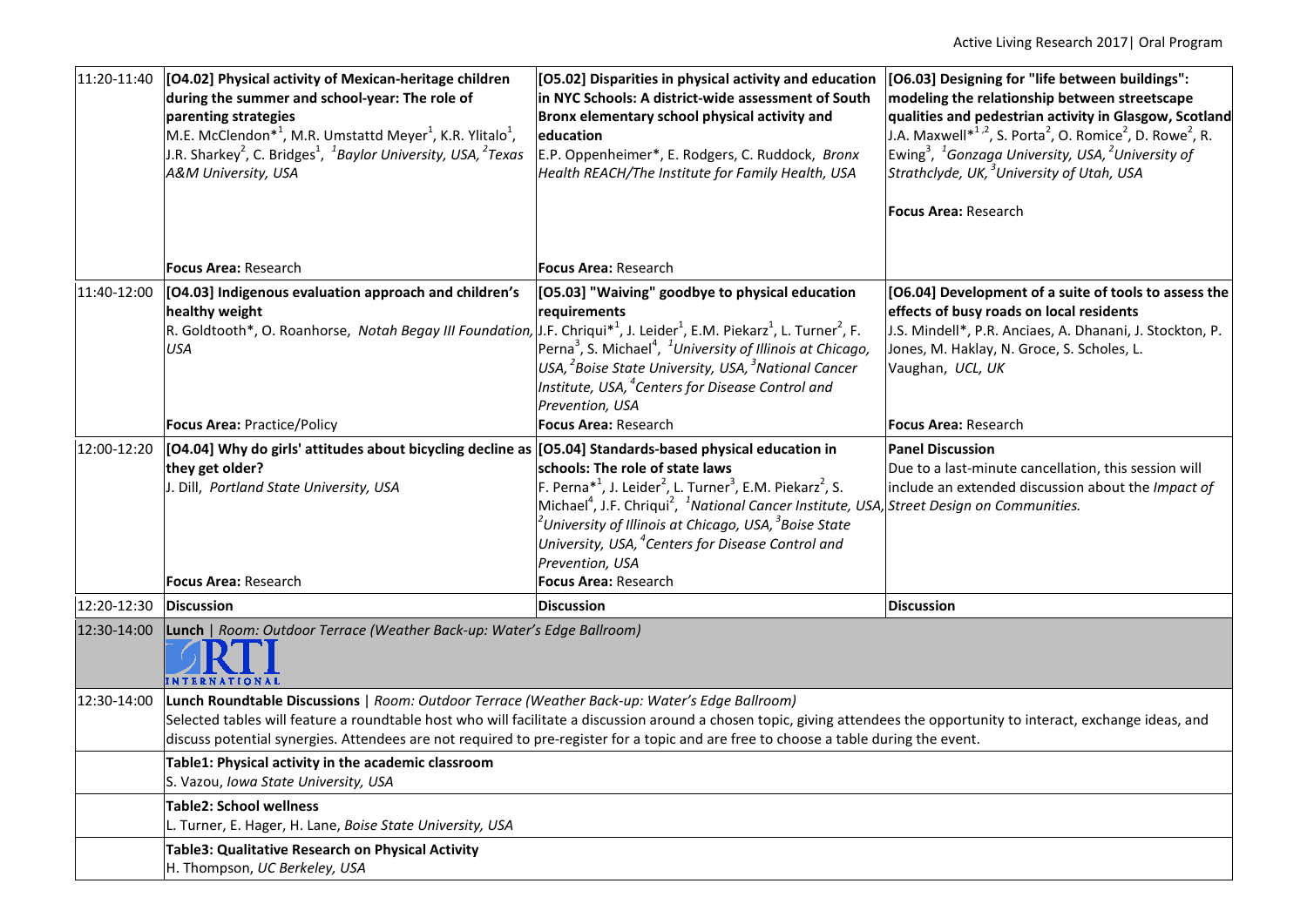| Table 4: Active living benefits of creating walkable, transit-rich communities<br>I. Thomas, America Walks, USA                                                   |
|-------------------------------------------------------------------------------------------------------------------------------------------------------------------|
| Table 5: Traffic, personal safety and active transportation<br>A. Quistberg, University of Washington, USA                                                        |
| Table 6: Cultural barriers to physical activity<br>M. Mohebbi, University of Cincinnati & Planning Communities, USA                                               |
| Table 7: Improving cross-disciplinary collaboration<br>J. Mindell, UCL, UK                                                                                        |
| Table 8: Systematic observation of physical activity and its contexts<br>T. McKenzie, San Diego State University, USA                                             |
| Table 9: Measurement of physical activity in infants and toddlers<br>K. McIver, University of South Carolina, USA                                                 |
| Table 10: Physical activity promotion with indigenous communities<br>L. Levesque, Queen's University, Canada                                                      |
| Table 11: Recreational placemaking<br>J. Langham, K. LaBuz, NYC Department of Health and Mental Hygiene, USA                                                      |
| Table 12: Car-free cities: Pathways for healthy living?<br>H. Khreis, M. Nieuwenhuijsen, ISGlobal, UK                                                             |
| Table 13: Unintended consequences of improving built environments<br>C. Kelly, E. Lanman, Kaiser Permanente Colorado, USA                                         |
| Table 14: National datasets to support active living research<br>N. Iroz-Elardo, Urban Design 4 Health, USA                                                       |
| Table 15: Beyond counting: Measuring population health outcomes of built environment enhancements<br>E. Hagan, University of California, San Francisco, USA       |
| Table 16: Research on bike sharing<br>J. Dill, Portland State University, USA                                                                                     |
| Table 17: Connecting creative placemaking and walkability<br>K. Cornett, McKing Consulting Corporation, USA                                                       |
| Table 18: Daily mobility of families with kids and active living: How to make it happen?<br>M.-S. Cloutier, Insitut National de la Recherche Scientifique, Canada |
| Table 19: Open Streets: Operation and evaluation in a growing movement<br>A. Bird, 8-80 Cities, USA                                                               |
| Table 20: Ideas for intergenerational physical activity<br>A. Adachi-Mejia, Dartmouth, USA                                                                        |
| Table 21: Free range formal paths: The role of architecture in shaping the built environment for PA<br>U. Vance, University of Michigan, USA                      |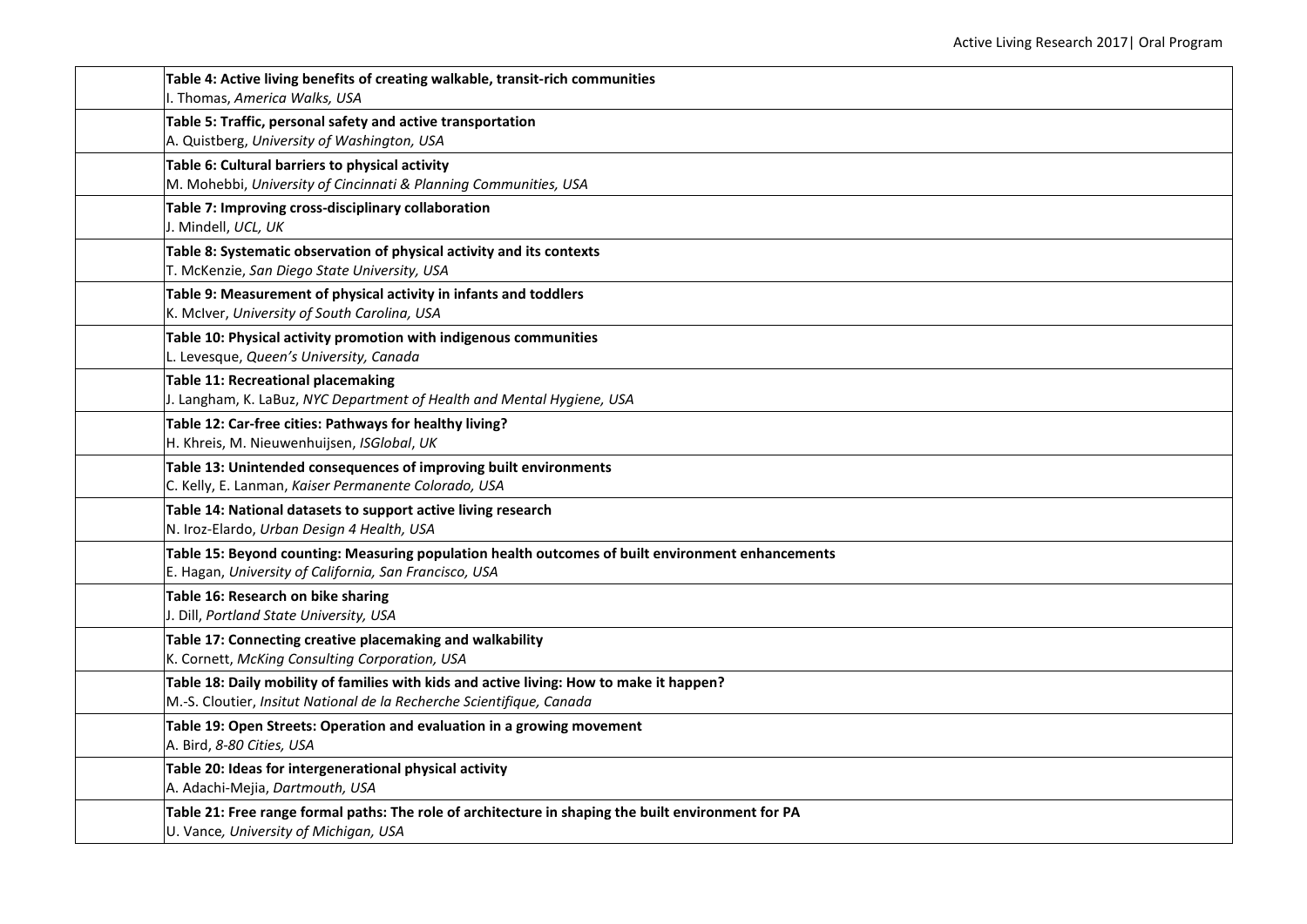| Rooms       | <b>Grand Ballroom E</b>                                                                                                                                                                                                                                                                                                                                                                                                                                                                                                                                                                                                  | <b>Grand Ballroom F</b>                                                                                                                                                                                                                                                                                                                                                                                                                                                                 | <b>Grand Ballroom G</b>                                                                                                                                                                                                                                                                                                                                                                                                                                                                                                                                             |
|-------------|--------------------------------------------------------------------------------------------------------------------------------------------------------------------------------------------------------------------------------------------------------------------------------------------------------------------------------------------------------------------------------------------------------------------------------------------------------------------------------------------------------------------------------------------------------------------------------------------------------------------------|-----------------------------------------------------------------------------------------------------------------------------------------------------------------------------------------------------------------------------------------------------------------------------------------------------------------------------------------------------------------------------------------------------------------------------------------------------------------------------------------|---------------------------------------------------------------------------------------------------------------------------------------------------------------------------------------------------------------------------------------------------------------------------------------------------------------------------------------------------------------------------------------------------------------------------------------------------------------------------------------------------------------------------------------------------------------------|
| 14:00-15:00 | Speed Talk Session 1: Youth Physical Activity<br>Session Chair: Andrew T. Kaczynski, University of South<br>Carolina, USA                                                                                                                                                                                                                                                                                                                                                                                                                                                                                                | Speed Talk Session 2: Schools and Early Childcare<br>Session Chair: Jamie Chriqui, University of Illinois at<br>Chicago, USA                                                                                                                                                                                                                                                                                                                                                            | <b>Speed Talk Session 3: Healthy Neighborhoods</b><br>Session Chair: Keshia Pollack, Johns Hopkins<br><b>Bloomberg School of Public Health, USA</b>                                                                                                                                                                                                                                                                                                                                                                                                                 |
| 14:00-14:10 | [S1.01] The updated youth compendium of physical<br>activities<br>D. Berrigan <sup>*1</sup> , K. Ridley <sup>2</sup> , K. Watson <sup>3</sup> , N.F. Butte <sup>4</sup> , K.A.<br>Pfieffer <sup>7</sup> , R.G. McMurray <sup>8</sup> , D.R. Bassett <sup>5</sup> , S.E. Crouter <sup>5</sup> ,<br>S.D. Herrmann <sup>6</sup> , J.E. Fulton <sup>1,3</sup> , <sup>1</sup> NCI DCCPS BRP, USA,<br>$^2$ Flinders University, Australia, $^3$ CDC, USA, $^4$ Baylor, USA,<br>$^5$ University of Tennesee, USA, $^6$ Sanford Research, USA,<br>$^7$ Michigan State University, USA, $^8$ University of North<br>Carolina, USA | [S2.01] Certification programs as a means to<br>encouraging physical activity in early childcare<br>centers<br>J. McIntyre, Sports Backers, USA                                                                                                                                                                                                                                                                                                                                         | [S3.01] The price of access to healthy options: A<br>spatial hedonic approach<br>M.C. Foreman, S. Aytur*, University of New<br>Hampshire, USA                                                                                                                                                                                                                                                                                                                                                                                                                       |
|             | Focus Area: Research                                                                                                                                                                                                                                                                                                                                                                                                                                                                                                                                                                                                     | <b>Focus Area: Practice/Policy</b>                                                                                                                                                                                                                                                                                                                                                                                                                                                      | <b>Focus Area: Research</b>                                                                                                                                                                                                                                                                                                                                                                                                                                                                                                                                         |
| 14:10-14:20 | [S1.02] Parents' perceived barriers to accessing sports<br>and recreation facilities: Towards fewer obstacles and<br>more opportunities<br>D.W. Harrington, J.W. Jarvis*, H. Manson, Public Health<br>Ontario, Canada                                                                                                                                                                                                                                                                                                                                                                                                    | [S2.02] Resource to assist districts in revising their<br>wellness policy to promote healthy eating and active<br>living using evidence based strategies<br>C.M. Martinez $*^1$ , D.R. Ramos <sup>1</sup> , A.E. Escaron <sup>1</sup> , J.C.<br>Chung <sup>1</sup> , M.L. Lara <sup>3</sup> , M.S. Serota <sup>1</sup> , M.H.<br>Hochman <sup>2</sup> , <sup>1</sup> AltaMed Health Services Corp., USA,<br><sup>2</sup> University of Southern California, USA, <sup>3</sup> RAND, USA | [S3.02] The Influence of Micro-aggression on Muslim<br>Women's walking behaviour<br>M. Mohebbi $*^{1,2}$ , C. Chifos <sup>1</sup> , A. Linders <sup>1</sup> , <sup>1</sup> University of<br>Cincinnati, USA, <sup>2</sup> Planning Communities LLC, USA                                                                                                                                                                                                                                                                                                             |
|             | Focus Area: Research                                                                                                                                                                                                                                                                                                                                                                                                                                                                                                                                                                                                     | <b>Focus Area: Practice/Policy</b>                                                                                                                                                                                                                                                                                                                                                                                                                                                      | <b>Focus Area: Research</b>                                                                                                                                                                                                                                                                                                                                                                                                                                                                                                                                         |
| 14:20-14:30 | [S1.03] Addressing the barriers to play for children in<br><b>Rochester, New York</b><br>J. Beideman*, D. Faticone, Finger Lakes Health Systems<br>Agency, USA<br><b>Focus Area: Practice/Policy</b>                                                                                                                                                                                                                                                                                                                                                                                                                     | [S2.03] The McDowell CHOICES Project: Promoting<br>active-friendly schools<br>E. Elliott*, S. Bulger, E. Jones, A. Taileferro, West<br>Virginia University, USA<br><b>Focus Area: Practice/Policy</b>                                                                                                                                                                                                                                                                                   | [S3.03] Worksite and work neighborhood walkability<br>and objectively measured physical activity<br>O. Marquet*, J.A. Hipp, North Carolina State<br>University, USA<br><b>Focus Area: Research</b>                                                                                                                                                                                                                                                                                                                                                                  |
| 14:30-14:40 | [S1.04] Children's independence and affordances<br>experienced in the context of public open spaces: A<br>study of diverse inner-city and suburban<br>neighbourhoods in Auckland, New Zealand<br>M. Chaudhury <sup>*1</sup> , E. Hinckson <sup>1</sup> , H.M. Badland <sup>2</sup> , M.<br>Oliver <sup>3</sup> , <sup>1</sup> AUT University, New Zealand, <sup>2</sup> The University of<br>Melbourne, Australia, <sup>3</sup> The Univeristy of Auckland, New<br><b>Zealand</b><br><b>Focus Area: Research</b>                                                                                                         | [S2.04] Activating schoolyards in Denmark<br>H.M. Scheller, V.B. Gunge*, Danish Cancer Society,<br><b>Denmark</b><br><b>Focus Area: Practice/Policy</b>                                                                                                                                                                                                                                                                                                                                 | [S3.04] The association of neighborhood built<br>environment, electronic media and parental rules<br>with sedentary behaviors in Washington DC area<br>children<br>J.D. Roberts <sup>*1</sup> , L. Rodkey <sup>1</sup> , R. Ray <sup>1</sup> , B. Knight <sup>4</sup> , B.E.<br>Saelens <sup>2,3</sup> , <sup>1</sup> University of Maryland College Park, USA,<br>$^2$ University of Washington, USA, $^3$ Seattle Children's<br>Research Institute, USA, <sup>4</sup> Uniformed Services<br>University of the Health Sciences, USA<br><b>Focus Area: Research</b> |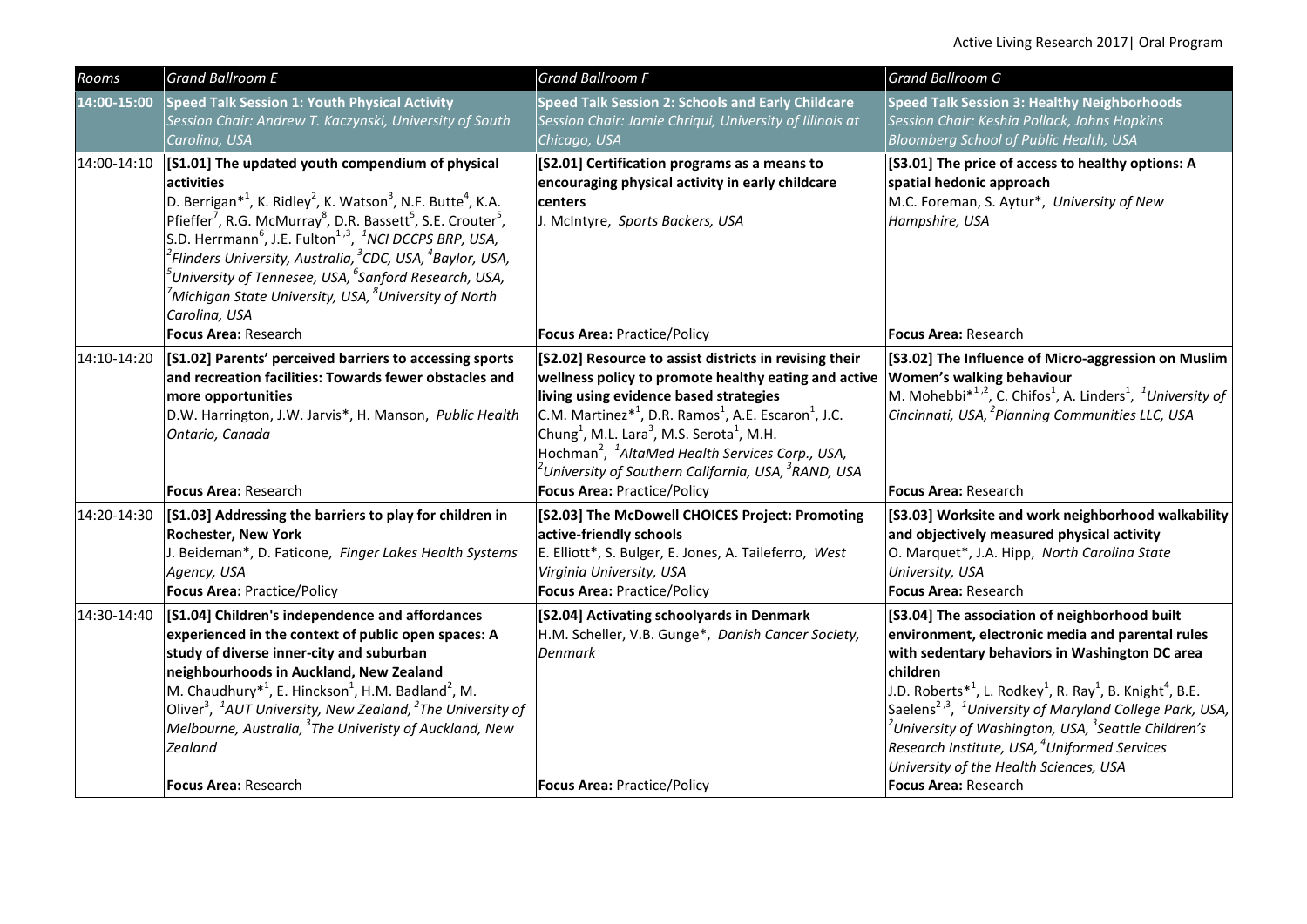| 14:40-14:50            | [S1.05] Implementation of a summer day camp for<br>children with obesity: Can coordinated efforts have a<br>sustainable impact on accelerated summer weight gain<br>and reinforce healthy eating/active living messages<br>among programs?<br>E. Kutchman <sup>*1</sup> , L. Retzer <sup>1</sup> , D. Federspiel <sup>1</sup> , M.<br>Waite <sup>2</sup> , <sup>1</sup> Children's Hospital Colorado, USA, <sup>2</sup> University of<br>Colorado - Denver/Anschutz Medical Campus, USA<br>Focus Area: Practice/Policy | [S2.05] Healthy environments, Healthy choices,<br>Healthier people (HHH): Preliminary results from low-<br>cost and adaptable interventions for increasing<br>physical activity for school district students and<br>personnel<br>M.H. DeNomie*, D.A. Nelson, M. Wolff, C. Guse, P.<br>Silha, Medical College of Wisconsin, USA<br><b>Focus Area: Research</b>                                          | [S3.05] Sociocultural influences on perceptions of<br>walking in Mexican American neighborhoods in<br><b>Tucson AZ</b><br>M. Ingram <sup>1</sup> , A. Adkins <sup>1</sup> , K. Hansen <sup>*1</sup> , V. Cascio <sup>2</sup> , E.<br>Sonmez <sup>2</sup> , <sup>1</sup> University of Arizona, USA, <sup>2</sup> Living Streets<br>Alliance, USA<br><b>Focus Area: Research</b>                                                                                                                                                                      |
|------------------------|------------------------------------------------------------------------------------------------------------------------------------------------------------------------------------------------------------------------------------------------------------------------------------------------------------------------------------------------------------------------------------------------------------------------------------------------------------------------------------------------------------------------|--------------------------------------------------------------------------------------------------------------------------------------------------------------------------------------------------------------------------------------------------------------------------------------------------------------------------------------------------------------------------------------------------------|------------------------------------------------------------------------------------------------------------------------------------------------------------------------------------------------------------------------------------------------------------------------------------------------------------------------------------------------------------------------------------------------------------------------------------------------------------------------------------------------------------------------------------------------------|
| 14:50-15:00 Discussion |                                                                                                                                                                                                                                                                                                                                                                                                                                                                                                                        | <b>Discussion</b>                                                                                                                                                                                                                                                                                                                                                                                      | <b>Discussion</b>                                                                                                                                                                                                                                                                                                                                                                                                                                                                                                                                    |
| 15:00-15:15            | <b>Session Transition</b>                                                                                                                                                                                                                                                                                                                                                                                                                                                                                              |                                                                                                                                                                                                                                                                                                                                                                                                        |                                                                                                                                                                                                                                                                                                                                                                                                                                                                                                                                                      |
| Rooms                  | <b>Grand Ballroom E</b>                                                                                                                                                                                                                                                                                                                                                                                                                                                                                                | <b>Grand Ballroom F</b>                                                                                                                                                                                                                                                                                                                                                                                | Grand Ballroom G                                                                                                                                                                                                                                                                                                                                                                                                                                                                                                                                     |
| 15:15-16:00            | <b>Speed Talk Session 4: Promoting Active Travel</b><br>Session Chair: Deborah Salvo, The University of Texas<br>School of Public Health and the Michael & Susan Dell<br>Center for Healthy Living, USA                                                                                                                                                                                                                                                                                                                | <b>Speed Talk Session 5: Health Impact of Policy</b><br>Session Chair: Karin Goins, University of Massachusetts Lifespan<br><b>Medical School, USA</b>                                                                                                                                                                                                                                                 | Speed Talk Session 6: Active Living across the<br>Session Chair: Marissa Zwald, Centers for Disease<br>Control and Prevention, USA                                                                                                                                                                                                                                                                                                                                                                                                                   |
| 15:15-15:25            | [S4.01] Neighborhood2Go: Pilot of a community-based<br>social marketing project to reduce vehicle trips and<br>improve livability<br>A.B. Lester*, P.L. Winters, University of South Florida,<br><b>USA</b>                                                                                                                                                                                                                                                                                                            | [S5.01] Health impact assessment: a tool for multi-<br>sector collaboration and policy/program change to<br>promote active living<br>$\left $ D.A. Gibson <sup>1</sup> , A. Nguyen <sup>*1</sup> , W. Reynolds <sup>2</sup> , M.<br>Ogilvie <sup>2</sup> , <sup>1</sup> Florida Department of Health-Hillsborough<br>County, USA, <sup>2</sup> Hillsborough Metropolitan Planning<br>Organization, USA | [S6.01] Exploratory analysis of objective road safety<br>on children's physical activity and parental safety<br>perceptions<br>D.A. Quistberg <sup>*1</sup> , B.E. Ebel <sup>1</sup> , J. Chapman <sup>3</sup> , L.D. Frank <sup>3</sup><br><sup>4</sup> , F.P. Rivara <sup>1</sup> , B.E. Saelens <sup>1,2</sup> , <sup>1</sup> University of<br>Washington, USA, <sup>2</sup> Seattle Children's Hospital, USA,<br>$^3$ Urban Design for Health, USA, $^4$ School of Community<br>and Regional Planning, University of British Columbia,<br>Canada |
|                        | <b>Focus Area: Research</b>                                                                                                                                                                                                                                                                                                                                                                                                                                                                                            | Focus Area: Practice/Policy                                                                                                                                                                                                                                                                                                                                                                            | <b>Focus Area: Research</b>                                                                                                                                                                                                                                                                                                                                                                                                                                                                                                                          |
| 15:25-15:35            | [S4.02] Pedestrian counts using archived webcam<br>imagery: A validation study<br>S. Mooney <sup>3</sup> , A. Manteiga <sup>1</sup> , C. Alberico <sup>2</sup> , J.A. Hipp <sup>*1</sup><br>$^{\mathfrak l}$ Washington University in St. Louis, USA, $^2$ North Carolina<br>State University, USA, <sup>3</sup> University of Washington, USA<br><b>Focus Area: Research</b>                                                                                                                                          | [S5.02] Health impacts of transport policy measures<br>H.R.I. Khreis*, M.J. Nieuwenhuijsen, Institute for<br><b>Transport Studies, UK</b><br><b>Focus Area: Research</b>                                                                                                                                                                                                                               | [S6.02] Using ecological momentary assessment to<br>identify factors in the home environment associated<br>with physical activity among low-income mothers of<br>toddlers<br>K. Campbell*, Y. Wang, M. Black, E. Hager, University<br>of Maryland School of Medicine, USA<br><b>Focus Area: Research</b>                                                                                                                                                                                                                                             |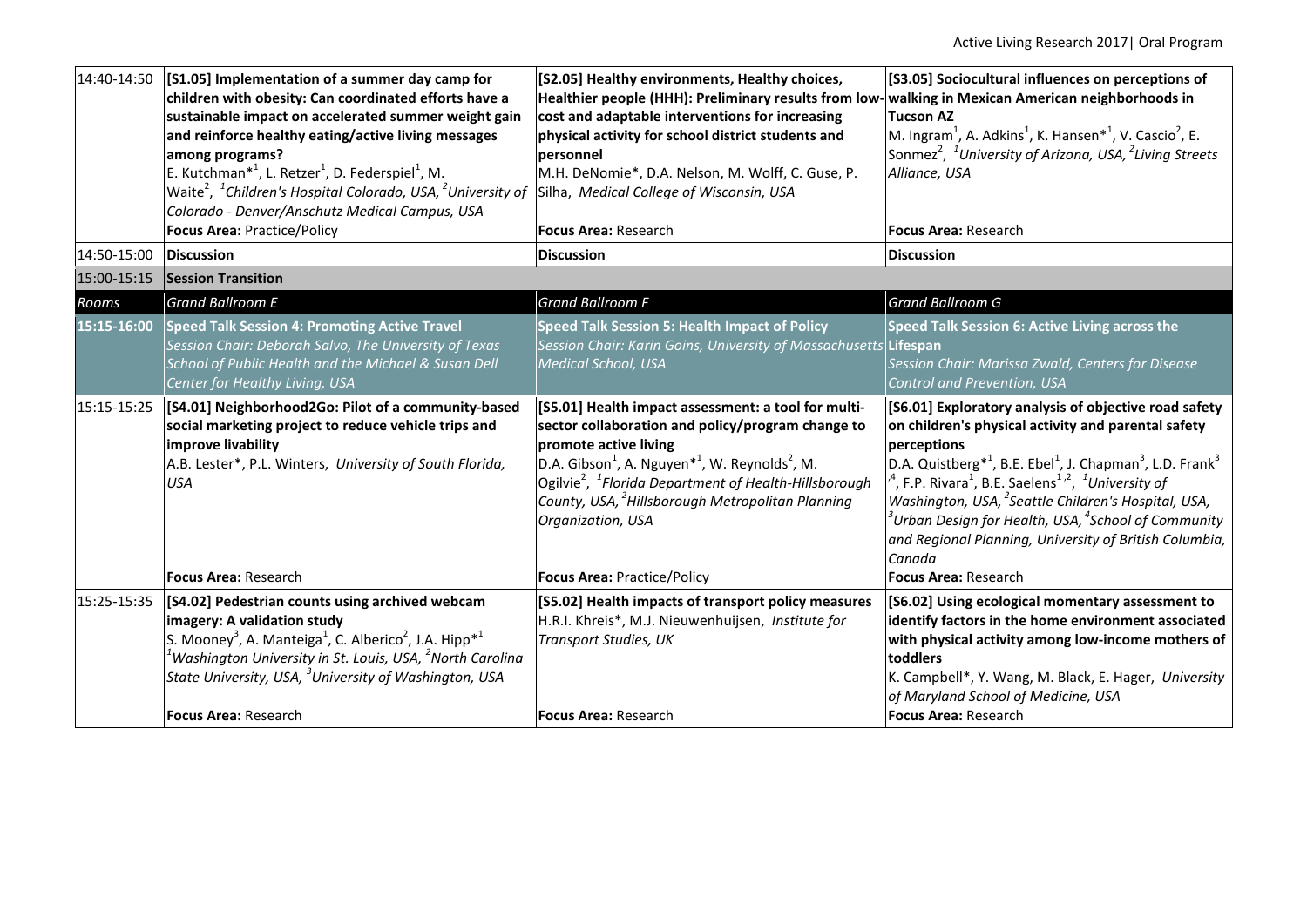| 15:35-15:45 | [S4.03] Lifetime transportation physical activity is<br>associated with Alzheimer's disease biomarkers in<br>cognitively asymptomatic adults<br>E.R. Torres <sup>*1</sup> , A.P. Merluzzi <sup>1</sup> , H. Zetterberg <sup>2</sup> , K. Blennow <sup>2</sup> ,<br>C.M. Carlsson <sup>1</sup> , S. Asthana <sup>1</sup> , S.C. Johnson <sup>1</sup> , B.B. Bendlin <sup>1</sup><br>University of Wisconsin-Madison, USA, $^2$ University of<br>Gothenburg, Sweden | [S5.03] Exploring the contributions of local health<br>departments in land use and transportation policy:<br>Implications for cross-sector collaboration<br>$ M$ . Sreedhara <sup>*1</sup> , K.V. Goins <sup>1</sup> , S.A. Aytur <sup>2</sup> , K.M.<br>Heinrich <sup>3</sup> , J.E. Maddock <sup>4</sup> , S.C. Lemon <sup>1</sup> , <sup>1</sup> University of<br>Massachusetts Medical School, USA, <sup>2</sup> University of New<br>Hampshire, USA, <sup>3</sup> Kansas State University, USA, <sup>4</sup> Texas<br>A&M University, USA | [S6.03] Exploring the constructs of bikeability in the<br>community from the life course perspective<br>H. Kang*, D.H. Kim, S. Yoo, Seoul National University,<br>Republic of Korea |
|-------------|-------------------------------------------------------------------------------------------------------------------------------------------------------------------------------------------------------------------------------------------------------------------------------------------------------------------------------------------------------------------------------------------------------------------------------------------------------------------|------------------------------------------------------------------------------------------------------------------------------------------------------------------------------------------------------------------------------------------------------------------------------------------------------------------------------------------------------------------------------------------------------------------------------------------------------------------------------------------------------------------------------------------------|-------------------------------------------------------------------------------------------------------------------------------------------------------------------------------------|
|             | <b>Focus Area: Research</b>                                                                                                                                                                                                                                                                                                                                                                                                                                       | <b>Focus Area: Research</b>                                                                                                                                                                                                                                                                                                                                                                                                                                                                                                                    | <b>Focus Area: Research</b>                                                                                                                                                         |
| 15:45-15:55 | [S4.04] Integrating a participatory approach in the<br>planning for Bike share systems<br>A. Arora*, P. Kumar, Innovative Transport Solutions<br>(iTrans), India                                                                                                                                                                                                                                                                                                  | [S5.04] Using litigation to increase PE policy<br>compliance in California: Impact and unintended<br>consequences<br>$\vert$ H.R. Thompson* <sup>1</sup> , B.K. Singh <sup>1</sup> , A. Reed <sup>1</sup> , M. Lounsbery <sup>2</sup> , O. Marquet*, A. Hipp, North Carolina State<br>R. Garcia <sup>3</sup> , B. Winig <sup>4</sup> , K.A. Madsen <sup>1</sup> , <sup>1</sup> UC Berkeley, USA, University, USA<br>$^2$ Cal State Long Beach, USA, $^3$ The City Project, USA,<br>$^4$ ChangeLab Solutions, USA                               | [S6.04] Effects of low and high walkability on active<br>ageing: A difference in differences analysis from<br>Barcelona, Spain                                                      |
|             | <b>Focus Area: Practice/Policy</b>                                                                                                                                                                                                                                                                                                                                                                                                                                | <b>Focus Area: Research</b>                                                                                                                                                                                                                                                                                                                                                                                                                                                                                                                    | <b>Focus Area: Research</b>                                                                                                                                                         |
| 15:55-16:00 | <b>Discussion</b>                                                                                                                                                                                                                                                                                                                                                                                                                                                 | <b>Discussion</b>                                                                                                                                                                                                                                                                                                                                                                                                                                                                                                                              | <b> Discussion</b>                                                                                                                                                                  |
| 16:00-16:30 | <b>Change for Physical Activity Break</b>                                                                                                                                                                                                                                                                                                                                                                                                                         |                                                                                                                                                                                                                                                                                                                                                                                                                                                                                                                                                |                                                                                                                                                                                     |
| 16:30-18:00 | Physical Activity Breaks   Room: Meet at Outdoor Terrace unless otherwise noted<br>Activities include:<br>Aqua Aerobics (Beachside Pool)<br>Beach Volleyball (Beachside, next to the Tiki Bar)<br><b>Bicycle Ride</b><br><b>Running Group</b><br><b>Walking Group</b><br>Yoga (Room: Water's Edge Ballroom)<br>Zumba (Room: Grand Ballroom A-D)                                                                                                                   |                                                                                                                                                                                                                                                                                                                                                                                                                                                                                                                                                |                                                                                                                                                                                     |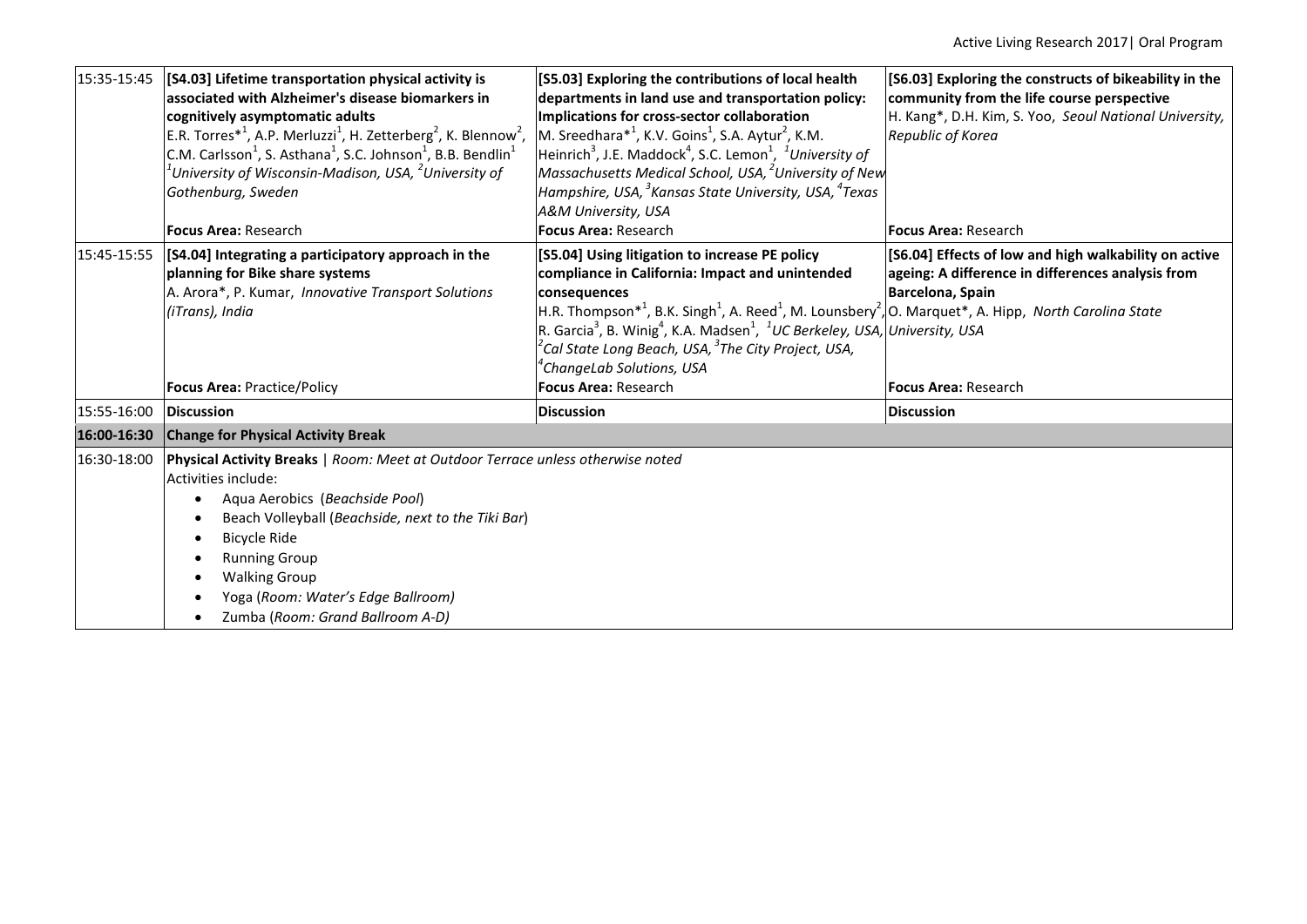|             |                                                                                                                                                                                                                                                                                                                                                                                                                                                                                                                                                                                                                                                                                        | Wednesday, 1 March 2017                                                                                                                                                                                                                                                                                                                                                                                                                                                                |                                                                                                                                                                                                                                                                                                                                                                                                                                                                                                |  |  |  |
|-------------|----------------------------------------------------------------------------------------------------------------------------------------------------------------------------------------------------------------------------------------------------------------------------------------------------------------------------------------------------------------------------------------------------------------------------------------------------------------------------------------------------------------------------------------------------------------------------------------------------------------------------------------------------------------------------------------|----------------------------------------------------------------------------------------------------------------------------------------------------------------------------------------------------------------------------------------------------------------------------------------------------------------------------------------------------------------------------------------------------------------------------------------------------------------------------------------|------------------------------------------------------------------------------------------------------------------------------------------------------------------------------------------------------------------------------------------------------------------------------------------------------------------------------------------------------------------------------------------------------------------------------------------------------------------------------------------------|--|--|--|
| 07:00-08:30 | Conference Registration   Room: Grand Ballroom Foyer                                                                                                                                                                                                                                                                                                                                                                                                                                                                                                                                                                                                                                   |                                                                                                                                                                                                                                                                                                                                                                                                                                                                                        |                                                                                                                                                                                                                                                                                                                                                                                                                                                                                                |  |  |  |
| 07:00-08:30 |                                                                                                                                                                                                                                                                                                                                                                                                                                                                                                                                                                                                                                                                                        | Breakfast   Room: Outdoor Terrace (Weather Back-up: Water's Edge Ballroom)                                                                                                                                                                                                                                                                                                                                                                                                             |                                                                                                                                                                                                                                                                                                                                                                                                                                                                                                |  |  |  |
| Rooms       | <b>Grand Ballroom E</b>                                                                                                                                                                                                                                                                                                                                                                                                                                                                                                                                                                                                                                                                | <b>Grand Ballroom F</b>                                                                                                                                                                                                                                                                                                                                                                                                                                                                | <b>Grand Ballroom G</b>                                                                                                                                                                                                                                                                                                                                                                                                                                                                        |  |  |  |
| 8:30-10:00  | <b>Session 7: Health Impact of Physical Activity across</b><br>the Lifespan<br>Session Chair: NiCole Keith, Indiana University-Purdue<br>University Indianapolis, USA                                                                                                                                                                                                                                                                                                                                                                                                                                                                                                                  | <b>Session 8: Places to Play: Access to Physical Activity</b><br>Opportunities<br>Session Chair: Sandy Slater, University of Illinois at<br>Chicago, USA                                                                                                                                                                                                                                                                                                                               | <b>Session 9: Planning Healthy Communities</b><br>Session Chair: Ian Thomas, America Walks, USA                                                                                                                                                                                                                                                                                                                                                                                                |  |  |  |
| 08:30-08:50 | [O7.01] Neighbourhood walkability and diabetes<br>incidence among younger and older urban<br>populations living in Southern Ontario<br>G.L. Booth <sup>*1,2</sup> , M.I. Creatore <sup>1,2</sup> , P. Austin <sup>1,3</sup> , J. Luo <sup>1,4</sup> ,<br>G.S. Fazli <sup>1,3</sup> , R. Moineddin <sup>1,2</sup> , P. Gozdyra <sup>1,4</sup> , F.I.<br>Matheson <sup>1,2</sup> , R.H. Glazier <sup>1,4</sup> , <sup>1</sup> Centre for Urban Health<br>Solutions, Canada, <sup>2</sup> Dalla Lana School of Public Health,<br>Canada, <sup>3</sup> Institute of Health Policy Management and<br>Evaluation, Canada, <sup>4</sup> Institute for Clinical Evaluative<br>Sciences, Canada | [O8.01] Exploring outdoor recreation patterns along<br>the urban-to-rural continuum: A participatory GIS<br>approach<br>J.H. Tilt <sup>*1</sup> , L.K. Cerveny <sup>2</sup> , A. Sheikh <sup>3,2</sup> , <sup>1</sup> Oregon State<br>University, USA, <sup>2</sup> PNW Research Station, US Forest<br>Service, USDA, USA, <sup>3</sup> University of Washington, USA                                                                                                                  | [09.01] Meaningful metrics for planning healthy<br>communities<br>M. Madeley, A. Ricklin*, American Planning<br>Association, USA                                                                                                                                                                                                                                                                                                                                                               |  |  |  |
|             | Focus Area: Research                                                                                                                                                                                                                                                                                                                                                                                                                                                                                                                                                                                                                                                                   | <b>Focus Area: Research</b>                                                                                                                                                                                                                                                                                                                                                                                                                                                            | <b>Focus Area: Practice/Policy</b>                                                                                                                                                                                                                                                                                                                                                                                                                                                             |  |  |  |
| 08:50-09:10 | [O7.02] Electrically-assisted cycling in people with<br>type 2 diabetes<br>B.P. Tibbitts*, A.S. Page, A.R. Cooper, University of<br>Bristol, UK                                                                                                                                                                                                                                                                                                                                                                                                                                                                                                                                        | [O8.02] Use of fitness zones in Brazil: Is structure<br>availability enough?<br>C.O. Alberico $*^{1,4}$ , J.B. Silva <sup>4</sup> , R.C. Fermino <sup>2,4</sup> , J.A. Hipp <sup>1</sup> ,<br>R.S. Reis <sup>3,4</sup> , <sup>1</sup> North Carolina State University, USA,<br><sup>2</sup> Federal Technological University of Parana, Brazil,<br>$^3$ Washington University in St. Louis, USA, $^4$ Physical<br>Activity and Quality of Life Research Group (GPAQ),<br><b>Brazil</b> | [09.02] Making of a walkable community: Lessons<br>from the Mueller community in Austin, Texas<br>$X$ . Zhu $*$ <sup>1</sup> , C. Lee <sup>1</sup> , O. Marcia <sup>1</sup> , H. Pam <sup>1</sup> , D. Desjardin <sup>1</sup> , J.<br>Adams <sup>1</sup> , M. Xu <sup>1</sup> , Z. Lu <sup>1</sup> , S. Towne <sup>1</sup> , D. Kellstedt <sup>1</sup> , <sup>1</sup> Texas<br>A&M University, USA, $^{2}$ City of Austin, USA, $^{3}$ Catellus,<br>USA, <sup>4</sup> McCann Adams Studio, USA |  |  |  |
|             | <b>Focus Area: Research</b>                                                                                                                                                                                                                                                                                                                                                                                                                                                                                                                                                                                                                                                            | <b>Focus Area: Research</b>                                                                                                                                                                                                                                                                                                                                                                                                                                                            | <b>Focus Area: Practice/Policy</b>                                                                                                                                                                                                                                                                                                                                                                                                                                                             |  |  |  |
| 09:10-09:30 | [O7.03] Depressive symptoms, physical functional<br>status, physical activity and the availability of<br>recreational facilities: A rural and urban comparison<br>for middle-aged and older Chinese adults<br>Y. Deng, University of Idaho, USA<br>Focus Area: Research                                                                                                                                                                                                                                                                                                                                                                                                                | [O8.03] Factors associated with shared use of physical<br>activity facilities at elementary schools across the<br><b>United States</b><br>H. Calvert <sup>*1</sup> , L. Turner <sup>1</sup> , F. Chaloupka <sup>2</sup> , <sup>1</sup> Boise State<br>University, USA, <sup>2</sup> University of Illinois at Chicago, USA<br>Focus Area: Research                                                                                                                                     | [O9.03] Rural active living assessments of the<br>Appalachia region of North Carolina<br>A. Hege*, R.W. Christiana, H. Parkhurst, R. Battista, B.<br>Reed, A. Bishop, Appalachian State University, USA<br><b>Focus Area: Research</b>                                                                                                                                                                                                                                                         |  |  |  |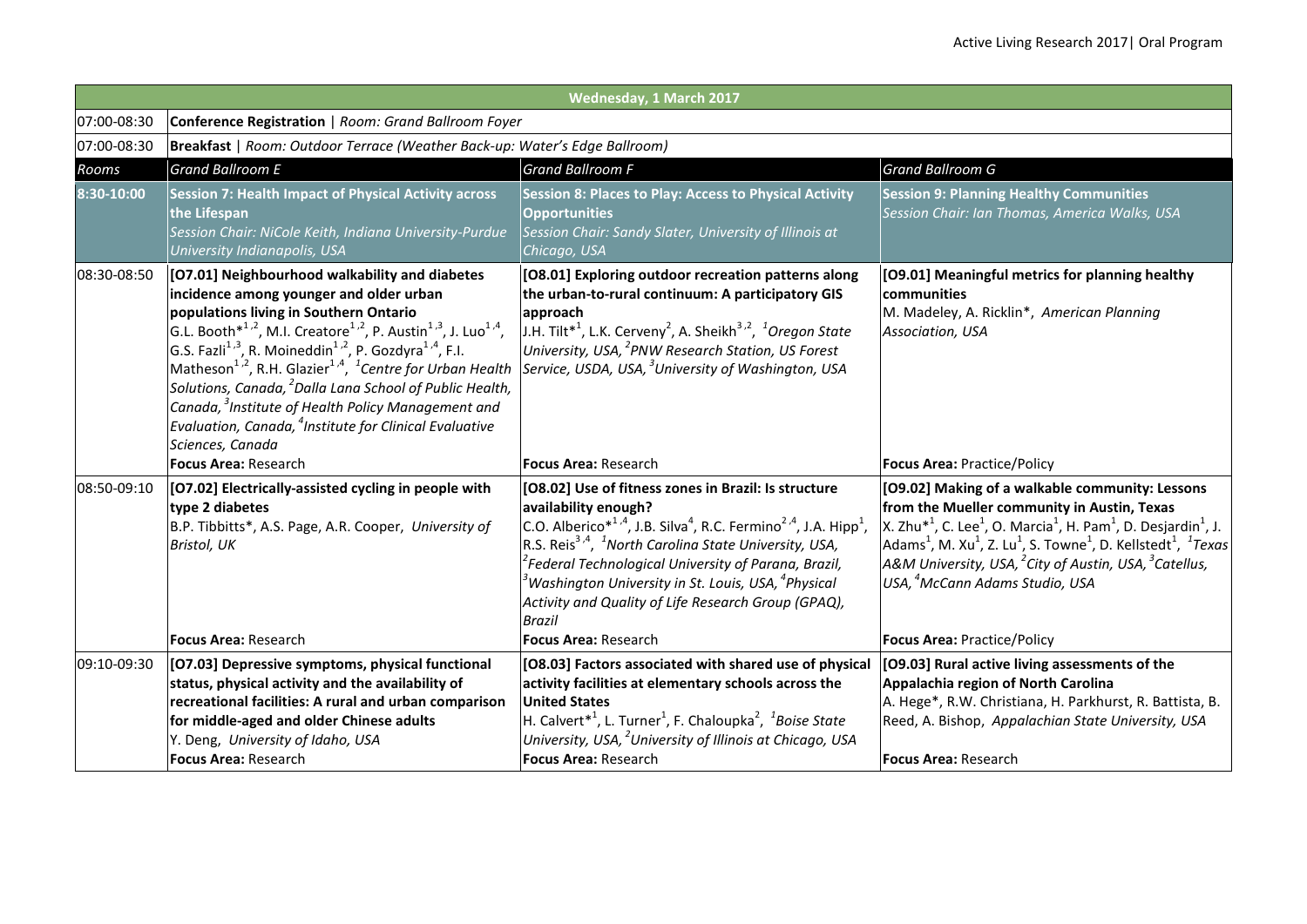| 09:30-09:50 | [O7.04] Standards for the built environment:<br>Targeting physical activity throughout the life course<br>V. McLeod*, S. Welton, International WELL Building<br>Institute (IWBI), USA<br><b>Focus Area: Practice/Policy</b>                                                                                                             | [O8.04] Houston's SPARK schoolyard parks:<br>Community-responsive and research-based design to<br>encourage use and physical activity<br>K. Ownby <sup>*1</sup> , B. Shulaker <sup>2</sup> , <sup>1</sup> SPARK School Park Program,<br>USA, <sup>2</sup> The Trust for Public Land, USA<br><b>Focus Area: Practice/Policy</b>                                                                                                                                                                                                                                                                                                                                                                                                                                                             | [09.04] Comprehensive health impact assessment for<br>active travel: The "PASTA" project approach<br>D. Rojas-Rueda <sup>*1</sup> , M.J. Nieuwenhuijsen <sup>1</sup> , A. de<br>Nazelle <sup>2</sup> , T. Goetchi <sup>4</sup> , L. Int Panis <sup>3</sup> , F. Racciopi <sup>5</sup> , E.<br>Raser <sup>6</sup> et al<br>$1$ ISGlobal, Spain, $2$ Imperial College London, UK, $3$ VITO,<br>Belgium, <sup>4</sup> University of Zurich, Switzerland, <sup>5</sup> WHO-<br>Europe, Denmark, <sup>6</sup> BOKU, Austria<br><b>Focus Area: Research</b> |  |  |
|-------------|-----------------------------------------------------------------------------------------------------------------------------------------------------------------------------------------------------------------------------------------------------------------------------------------------------------------------------------------|--------------------------------------------------------------------------------------------------------------------------------------------------------------------------------------------------------------------------------------------------------------------------------------------------------------------------------------------------------------------------------------------------------------------------------------------------------------------------------------------------------------------------------------------------------------------------------------------------------------------------------------------------------------------------------------------------------------------------------------------------------------------------------------------|-------------------------------------------------------------------------------------------------------------------------------------------------------------------------------------------------------------------------------------------------------------------------------------------------------------------------------------------------------------------------------------------------------------------------------------------------------------------------------------------------------------------------------------------------------|--|--|
| 09:50-10:00 | <b>Discussion</b>                                                                                                                                                                                                                                                                                                                       | <b>Discussion</b>                                                                                                                                                                                                                                                                                                                                                                                                                                                                                                                                                                                                                                                                                                                                                                          | <b>Discussion</b>                                                                                                                                                                                                                                                                                                                                                                                                                                                                                                                                     |  |  |
| 10:00-10:30 | <b>Session Transition</b>                                                                                                                                                                                                                                                                                                               |                                                                                                                                                                                                                                                                                                                                                                                                                                                                                                                                                                                                                                                                                                                                                                                            |                                                                                                                                                                                                                                                                                                                                                                                                                                                                                                                                                       |  |  |
| Rooms       | <b>Grand Ballroom E</b>                                                                                                                                                                                                                                                                                                                 | <b>Grand Ballroom F</b>                                                                                                                                                                                                                                                                                                                                                                                                                                                                                                                                                                                                                                                                                                                                                                    | <b>Grand Ballroom G</b>                                                                                                                                                                                                                                                                                                                                                                                                                                                                                                                               |  |  |
| 10:30-12:00 | <b>Session 10: Investing in Active Transportation</b><br>Session Chair: Katie Heinrich, Kansas State University,<br><b>USA</b>                                                                                                                                                                                                          | <b>Session 11: Pedestrian Environment and Safety</b><br>Session Chair: Christiaan Abildso, West Virginia<br><b>University, USA</b>                                                                                                                                                                                                                                                                                                                                                                                                                                                                                                                                                                                                                                                         | <b>Session 12: Park Environments and Physical Activity</b><br>Session Chair: Teresa Penbrooke, North Carolina State<br>University, USA                                                                                                                                                                                                                                                                                                                                                                                                                |  |  |
| 10:30-10:50 | and evaluating a statewide movement<br>A.P. Zukoski*, K. Corbin, J. Pelletier, Minnesota<br>Department of Health, USA<br><b>Focus Area: Practice/Policy</b>                                                                                                                                                                             | [010.01] How we walk and roll in Minnesota: Building [011.01] How important are neighborhood activity and [012.01] Promoting physical activity in low-income<br>walking trips for overall physical activity in young<br>adolescents? Evidence from GPS<br>J. Carlson* <sup>1</sup> , T. Mitchell <sup>1</sup> , K. Borner <sup>1</sup> , B. Saelens <sup>2</sup> , J. Kerr <sup>3</sup> , <i>Marsh<sup>1</sup></i> , L. Raaen <sup>1</sup> , T. McKenzie <sup>2</sup> , <sup>1</sup> RAND Corp, USA,<br>T. Conway <sup>3</sup> , L. Frank <sup>4</sup> , J. Sallis <sup>3</sup> , <sup>1</sup> Children's Mercy<br>Hospital, USA, <sup>2</sup> Seattle Children's Hospital, USA, <sup>3</sup> UC San<br>Diego, USA, <sup>4</sup> U British Columbia, Canada<br><b>Focus Area: Research</b> | neighborhoods<br>D. Cohen <sup>*1</sup> , B. Han <sup>1</sup> , K. Derose <sup>1</sup> , S. Williamson <sup>1</sup> , T.<br><sup>2</sup> SDSU, USA<br><b>Focus Area: Research</b>                                                                                                                                                                                                                                                                                                                                                                     |  |  |
| 10:50-11:10 | [O10.02] Collaborative, evidenced-based process<br>leads to prioritization of active living in state highway<br>project<br>K. DeArruda Wharton <sup>*1</sup> , G. Lindsey <sup>1</sup> , <sup>1</sup> Sawtooth<br>Mountain Clinic, Inc., USA, <sup>2</sup> University of Minnesota,<br><b>USA</b><br><b>Focus Area: Practice/Policy</b> | [O11.02] Child pedestrian safety as an equity issue in<br>urban neighborhoods: Exploring the spatial<br>distribution of crashes in Montreal and Toronto,<br>Canada<br>M.S. Cloutier <sup>*1</sup> , K. Manaugh <sup>3</sup> , L. Rothman <sup>2</sup> , S. Godillon <sup>1</sup> ,<br>A. Howard <sup>4</sup> , A. MacPherson <sup>1</sup> , <sup>1</sup> Institut National de la<br>Recherche Scientifique, Canada, <sup>2</sup> York University,<br>Canada, <sup>3</sup> McGill University, Canada, <sup>4</sup> Hospital for Sick<br>Children, Canada<br><b>Focus Area: Research</b>                                                                                                                                                                                                     | [012.02] Redesigned outdoor fitness trail: Impacts on<br>physical activity in a low-income neighborhood park<br>C.L. Schultz <sup>*1</sup> , S.A. Wilhelm Stanis <sup>2</sup> , S.P. Sayers <sup>2</sup> , <sup>1</sup> NC<br>State University, USA, <sup>2</sup> University of Missouri, USA<br><b>Focus Area: Research</b>                                                                                                                                                                                                                          |  |  |
|             |                                                                                                                                                                                                                                                                                                                                         |                                                                                                                                                                                                                                                                                                                                                                                                                                                                                                                                                                                                                                                                                                                                                                                            |                                                                                                                                                                                                                                                                                                                                                                                                                                                                                                                                                       |  |  |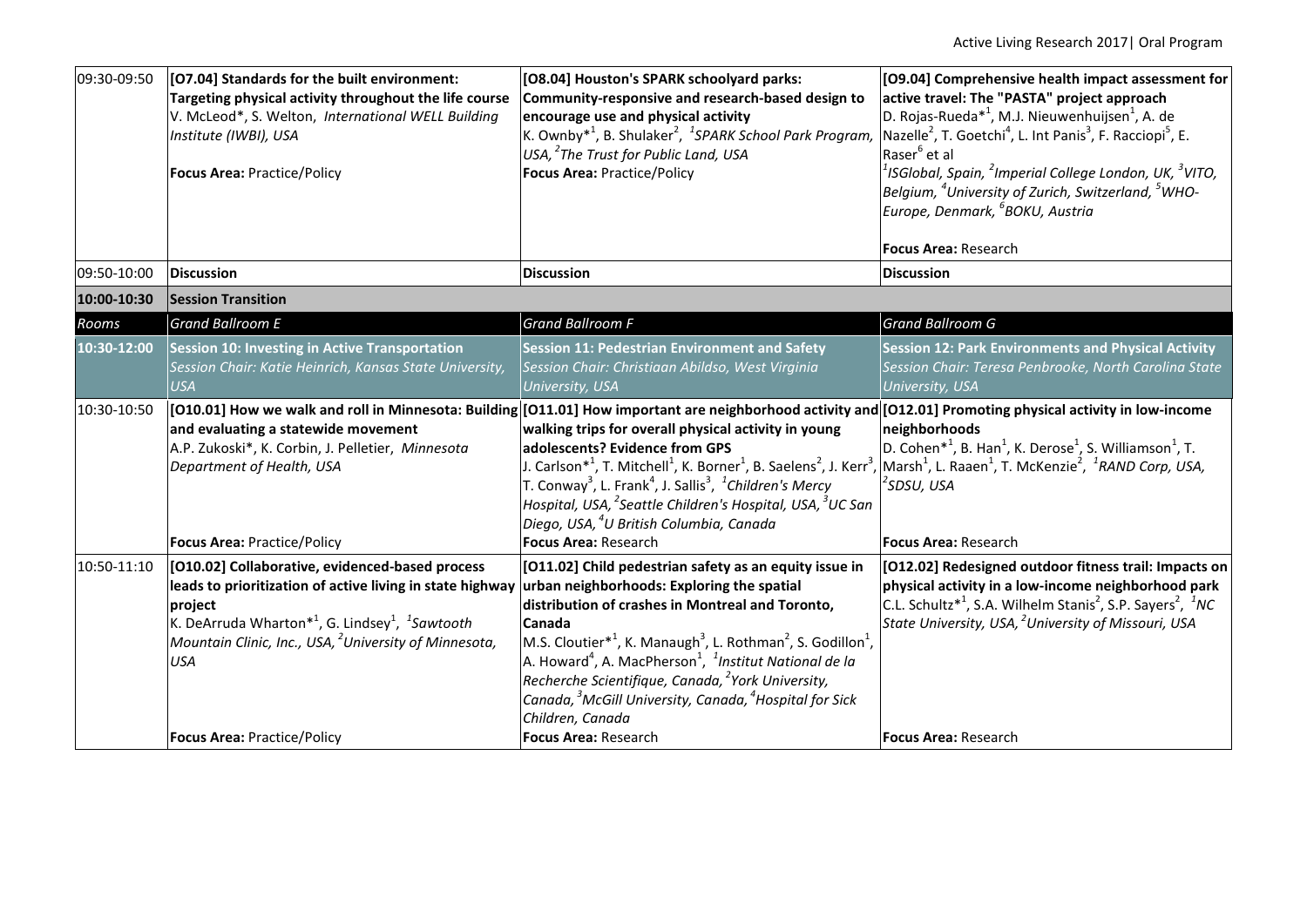| 11:10-11:30 | [010.03] Supporting active travel by monetizing<br>health with cost of illness and input-output economic you doing with your 5 seconds?<br>models<br>L.D. Frank <sup>2,1</sup> , N. Iroz-Elardo <sup>*1</sup> , <sup>1</sup> Urban Design 4 Health,<br>Inc., USA, <sup>2</sup> University of British Columbia, Canada<br><b>Focus Area: Practice/Policy</b>                                                                                                                                                                                                                                                                                                                                                                                                              | [011.03] Leading Pedestrian Interval (LPI) - What are<br>A. Rao, City of Lakeland, USA<br><b>Focus Area: Practice/Policy</b>                                                                                                              | [012.03] A graphic approach to recording and<br>reporting observed park participants<br>K. Hurst*, C. Lee, Texas A&M University, USA<br><b>Focus Area: Research</b>                                                    |  |  |
|-------------|--------------------------------------------------------------------------------------------------------------------------------------------------------------------------------------------------------------------------------------------------------------------------------------------------------------------------------------------------------------------------------------------------------------------------------------------------------------------------------------------------------------------------------------------------------------------------------------------------------------------------------------------------------------------------------------------------------------------------------------------------------------------------|-------------------------------------------------------------------------------------------------------------------------------------------------------------------------------------------------------------------------------------------|------------------------------------------------------------------------------------------------------------------------------------------------------------------------------------------------------------------------|--|--|
| 11:30-11:50 | [010.04] An economic evaluation of active transport<br>related to use of a Bus Rapid Transit service in Cape<br>Town, South Africa. The SUN Study<br>C.A. Bartels* <sup>1</sup> , T.L. Kolbe-Alexander <sup>2</sup> , O. Alaba <sup>1</sup> , M.<br>Zuidgeest <sup>1</sup> , E.V. Lambert <sup>1</sup> , <sup>1</sup> University of Cape Town,<br>South Africa, <sup>2</sup> University of Queensland, Australia<br><b>Focus Area: Research</b>                                                                                                                                                                                                                                                                                                                          | [011.04] A systematic quantitative review of the effect [012.04] Long-term impacts of playground<br>of seasons and weather on physical activity<br>E.T.J. Gatti*, M.T.J. Brownlee, University of Utah, USA<br><b>Focus Area: Research</b> | renovations on use and differences by park<br><b>characteristics</b><br>S. Slater*, O. Pugach, A. Bontu, S. Zenk, A. Odoms-<br>Young, L. Powell, University of Illinois at Chicago, USA<br><b>Focus Area: Research</b> |  |  |
| 11:50-12:00 | <b>Discussion</b>                                                                                                                                                                                                                                                                                                                                                                                                                                                                                                                                                                                                                                                                                                                                                        | <b>Discussion</b>                                                                                                                                                                                                                         | <b>Discussion</b>                                                                                                                                                                                                      |  |  |
| 12:00-13:30 | Lunch   Room: Outdoor Terrace (Weather Back-up: Water's Edge Ballroom)                                                                                                                                                                                                                                                                                                                                                                                                                                                                                                                                                                                                                                                                                                   |                                                                                                                                                                                                                                           |                                                                                                                                                                                                                        |  |  |
| 12:00-13:30 | Lunch Roundtable Discussions   Room: Outdoor Terrace (Weather Back-up: Water's Edge Ballroom)<br>Selected tables will feature a roundtable host who will facilitate a discussion around a chosen topic, giving attendees the opportunity to interact, exchange ideas, and<br>discuss potential synergies. Attendees are not required to pre-register for a topic and are free to choose a table during the event.<br>Table1: Rural active living<br>C. Abildso, West Virginia University School of Public Health, USA<br>Table2: Physical Activity Research Center and promotion of healthy kids<br>N. Botchwey, Georgia Institute of Technology/Physical Activity Research Center, USA<br>Table3: Parks, green spaces, and health<br>S. Brown, University of Miami, USA |                                                                                                                                                                                                                                           |                                                                                                                                                                                                                        |  |  |
|             |                                                                                                                                                                                                                                                                                                                                                                                                                                                                                                                                                                                                                                                                                                                                                                          |                                                                                                                                                                                                                                           |                                                                                                                                                                                                                        |  |  |
|             |                                                                                                                                                                                                                                                                                                                                                                                                                                                                                                                                                                                                                                                                                                                                                                          |                                                                                                                                                                                                                                           |                                                                                                                                                                                                                        |  |  |
|             |                                                                                                                                                                                                                                                                                                                                                                                                                                                                                                                                                                                                                                                                                                                                                                          |                                                                                                                                                                                                                                           |                                                                                                                                                                                                                        |  |  |
|             | Table 4: Protected bike boulevards<br>B. Clint, YMCA of Greater Cleveland, USA                                                                                                                                                                                                                                                                                                                                                                                                                                                                                                                                                                                                                                                                                           |                                                                                                                                                                                                                                           |                                                                                                                                                                                                                        |  |  |
|             | Table 5: Classroom-based physical activity interventions<br>R. Hasson, University of Michigan, USA                                                                                                                                                                                                                                                                                                                                                                                                                                                                                                                                                                                                                                                                       |                                                                                                                                                                                                                                           |                                                                                                                                                                                                                        |  |  |
|             | Table 6: Integrating community planning and public health to create activity friendly communities for all ages<br>T. Johnson, Foundation for Healthy Communities, USA                                                                                                                                                                                                                                                                                                                                                                                                                                                                                                                                                                                                    |                                                                                                                                                                                                                                           |                                                                                                                                                                                                                        |  |  |
|             | <b>Table 7: Collaborations with healthcare</b><br>A. Keippel, St. Vincent Healthcare, USA                                                                                                                                                                                                                                                                                                                                                                                                                                                                                                                                                                                                                                                                                |                                                                                                                                                                                                                                           |                                                                                                                                                                                                                        |  |  |
|             | Table 8: Health impact assessment in active living<br>D. Rojas-Rueda, ISGlobal - Barcelona, Spain                                                                                                                                                                                                                                                                                                                                                                                                                                                                                                                                                                                                                                                                        |                                                                                                                                                                                                                                           |                                                                                                                                                                                                                        |  |  |
|             | Table 9: Active living policy campaigns<br>T. Vaske, American Heart Association/Voices for Healthy Kids, USA                                                                                                                                                                                                                                                                                                                                                                                                                                                                                                                                                                                                                                                             |                                                                                                                                                                                                                                           |                                                                                                                                                                                                                        |  |  |
|             | Table 10: NIH funding for active living research<br>D. Berrigan, F. Perna, NCI, USA                                                                                                                                                                                                                                                                                                                                                                                                                                                                                                                                                                                                                                                                                      |                                                                                                                                                                                                                                           |                                                                                                                                                                                                                        |  |  |